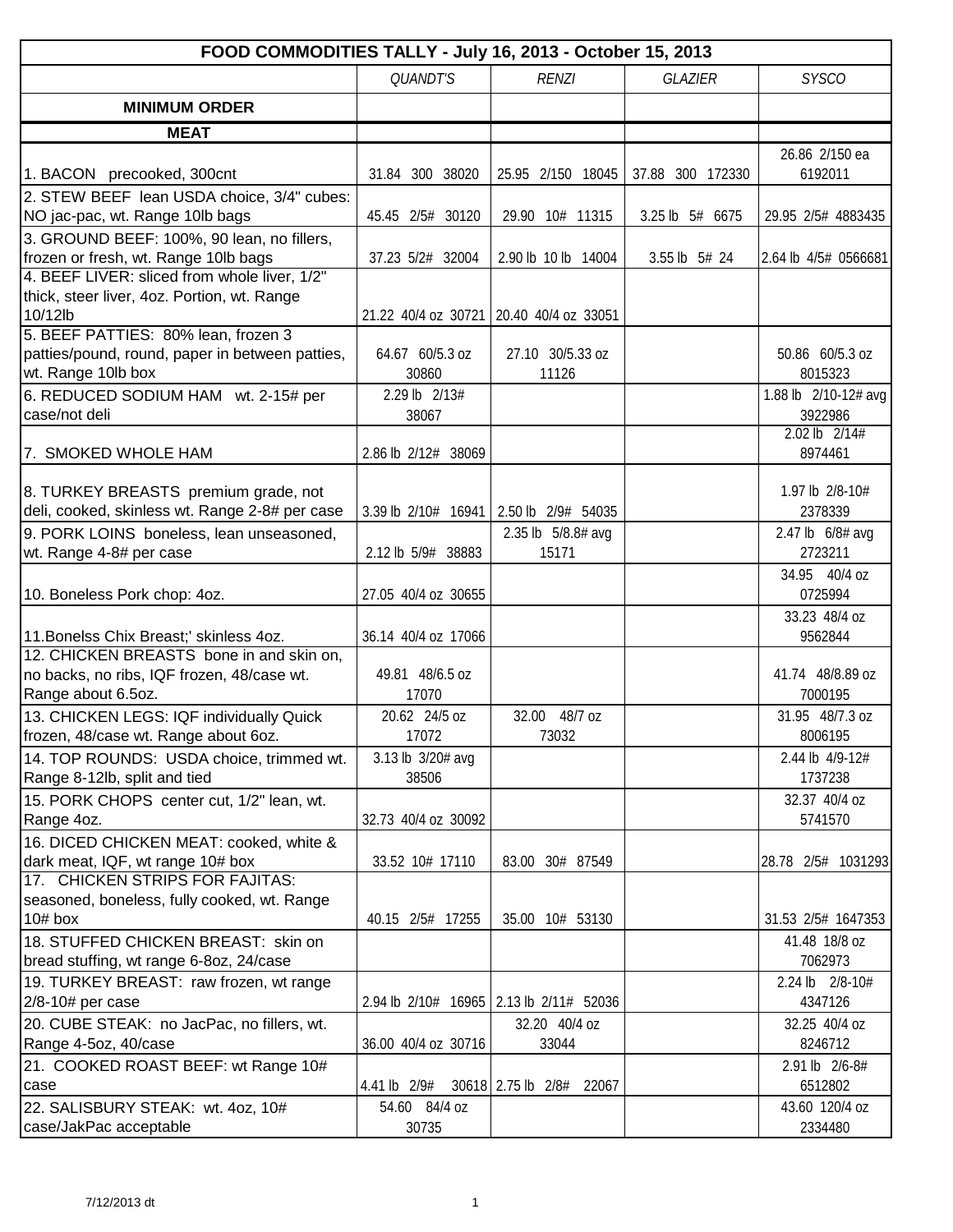|                                                              | QUANDT'S                   | <b>RENZI</b>                        | <b>GLAZIER</b>          | <b>SYSCO</b>                 |
|--------------------------------------------------------------|----------------------------|-------------------------------------|-------------------------|------------------------------|
|                                                              |                            |                                     |                         |                              |
| 23. ITALIAN SAUSAGE LINKS: wt. 4oz.                          | 35.41 2/6# 38771           |                                     |                         | 21.32 2/5# 1968130           |
| 24. PORK BREAKFAST SAUSAGE LINKS,                            | 24.99 160/1 oz             |                                     |                         | $17.21$ $1/10$ #             |
| cooked 1oz.                                                  | 30449                      | 19.50 10# 45545                     |                         | 1488493                      |
| 25. BONELESS CHICKEN BREAST                                  | 33.86 2/5# 17067           | 26.95 27/6 oz<br>73129              | 30.48 24/6 oz<br>793901 | 50.57 48/6 oz<br>9562885     |
|                                                              |                            | 39.00 36/4 oz                       |                         | 39.07 36/4 oz                |
| 26. CHICKEN CORDON BLEU                                      | 42.86 36/4 oz 17229        | 55186                               |                         | 1624329                      |
| 27. PRECOOKED SLICED MEATLOAF                                | 39.50 75/3.2 oz            |                                     |                         | 41.25 120/4 oz               |
| <b>DELUXE</b>                                                | 30709                      |                                     |                         | 6772883                      |
|                                                              |                            |                                     | 1.555 lb 2/10#          |                              |
| 28. GROUND TURKEY                                            |                            | 24.47 2/10# 17033 14.90 2/10# 52200 | 70012                   | 13.71 4/5# 7268279           |
|                                                              |                            |                                     |                         | 10.57 2/5#                   |
| 29. TURKEY DOGS - 10 lb package                              | 12.55 2/5# 17066           |                                     |                         | 9822453                      |
| 30. GROUND BEEF - 80/20 frozen - 10 lb<br>package            | 2.28 lb 8/10# avg<br>38579 | 2.35 lb 8/10# 14005                 |                         | 2.45 lb 8/10# avg<br>2524320 |
| 31. GROUND BEEF - 80/20 - fresh - 5 lb                       |                            |                                     |                         | 2.08 lb 4/5# avg             |
| package                                                      | 2.28 lb 5# 28565           | 2.60 lb 2/5# 11310                  |                         | 0566709                      |
| <b>FROZEN MEAT</b>                                           |                            |                                     |                         |                              |
|                                                              | 47.17 75/3.2 oz            | 29.65 60/3.2 oz                     |                         | 26.15 53/3 oz                |
| 1. PORK BBQ RIBETTES: cooked, 100/case                       | 30711                      | 33023                               |                         | 7154263                      |
| 2. BREADED VEAL PATTY with CHEESE:                           |                            | 29.00 40/4 oz                       |                         | 32.78 40/4.5 oz              |
| 40/case                                                      |                            | 33041                               |                         | 1899848                      |
|                                                              |                            |                                     |                         |                              |
| 3. STUFFED PEPPERS W/SAUCE: 48/case                          | 64.97 4/63 oz 14463        |                                     |                         | 52.31 4/5 lb 2517001         |
| 4. STUFFED CABBAGE W/SAUCE: 48/case                          | 79.93 4/12 ct 14460        |                                     |                         | 61.29 $4/5.7$ #<br>8156978   |
| 5. BREADED FISH : uncooked 32/cse                            | 41.53 32/5oz               |                                     |                         |                              |
| comparable to Pier 17                                        | 19395                      |                                     |                         | 37.43 10#<br>6788681         |
|                                                              |                            | 20.20 53/3 oz                       |                         |                              |
| 6. BREADED FISH COOKED 48/CASE                               | 46.02 40/4 oz 19440        | 42082                               |                         | 19.74 10 lb 6085167          |
|                                                              |                            | 25.90 40/4 oz                       |                         |                              |
| 7. UNBREADED VEAL PATTY: 40Z.                                | 31.67 40/4 oz 30717        | 16231                               |                         |                              |
|                                                              | 32.22 60/2.7 oz            | 24.09 60/2.7 oz                     |                         | 24.14 60/2.75 oz             |
| 8. FROZEN MANICOTTI: 60/case 3oz.                            | 16077                      | 35243                               |                         | 1042878                      |
| 9. FROZEN STUFFED SHELLS: 20z., 120/case 37.59 96/2 0z 16079 |                            | 36.00 120/2 oz<br>35249             |                         | 28.93 96/2 oz<br>1948512     |
|                                                              |                            |                                     |                         |                              |
| 10. PEPPERONI: sliced, 10# case                              | 25.97<br>10#<br>29942      | 2.29 lb 25# 21036                   | 35.42 10# 02563         | 40.62 25# 1752062            |
|                                                              |                            |                                     |                         |                              |
| 11. ITALIAN SAUSAGE CUBES: cooked                            | 23.37 2/5# 29938           | 16.50 10# 32083                     |                         | 15.93 2/5# 8131443           |
| 12. BREADED CHICKEN PATTY: 30Z., oven                        | 27.72 60/3.53 oz           | 11.39 52/3.1 oz                     |                         | 11.49 52/3.1 oz              |
| ready, white meat                                            | 17138                      | 55057                               |                         | 6482749                      |
|                                                              |                            |                                     |                         |                              |
| 13. ITALIAN MEATBALLS: 10# BOX                               | 25.37 2/5# 29941           |                                     |                         | 50.56 40# 4288577            |
| 14. CUBED PORK                                               | 22.55 2/5# 30549           |                                     |                         | 23.08 10# 1534262            |
|                                                              | 38.19 10# 17017 -          |                                     |                         |                              |
| 15. PULLED TURKEY                                            | white                      | 36.90<br>2/5# 52031                 |                         | 39.89 10# 7497217            |
|                                                              | 16.11 10# 30500 -          |                                     |                         |                              |
| 16. HOT DOGS                                                 | meat 8-1                   | 15.00 2/5# 22124                    |                         | 15.26 10# 1073485            |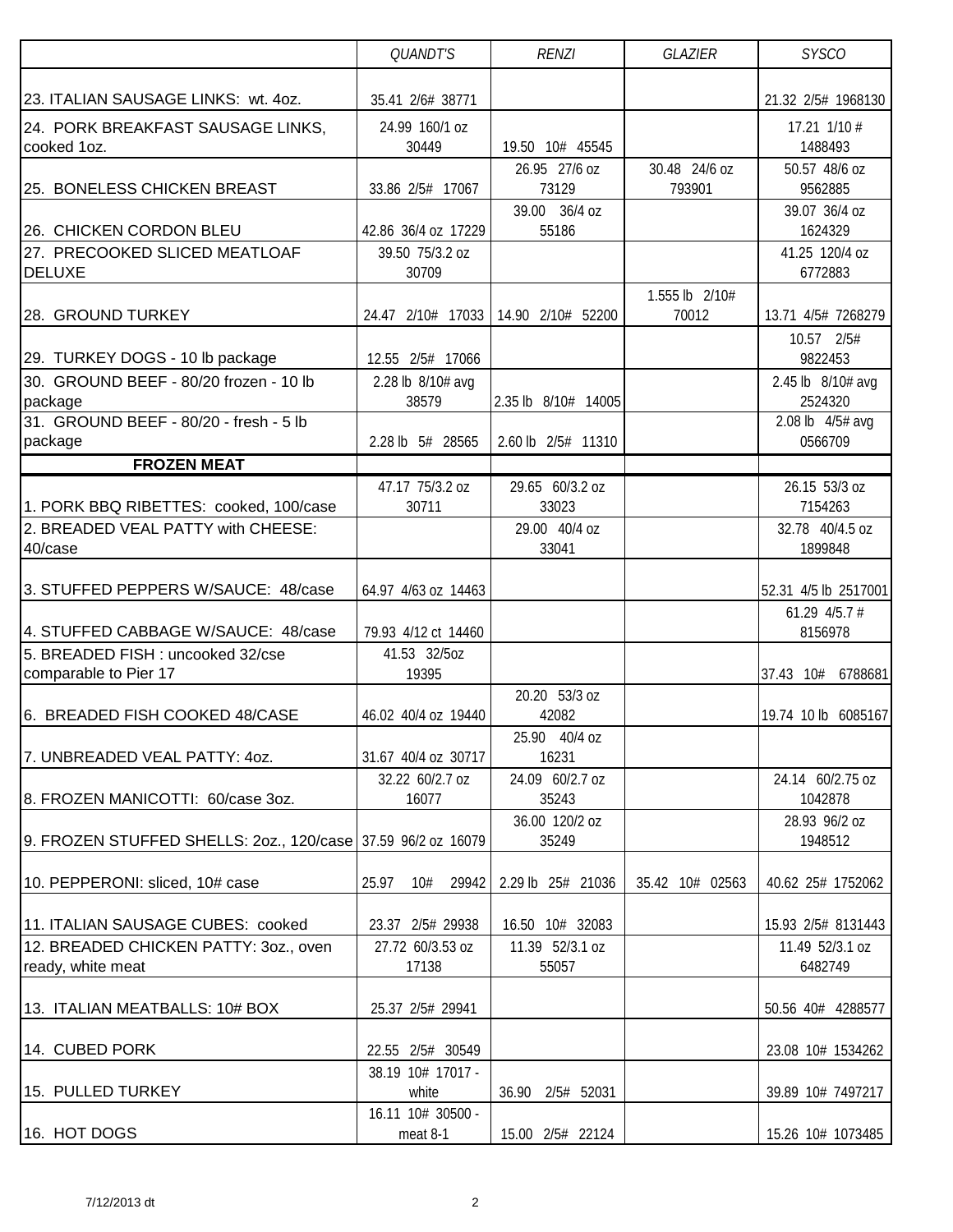|                                          | <b>QUANDT'S</b>           | <b>RENZI</b>                                          | <b>GLAZIER</b>    | <b>SYSCO</b>                |
|------------------------------------------|---------------------------|-------------------------------------------------------|-------------------|-----------------------------|
|                                          | 4.06 lb 30# avg           |                                                       |                   | 4.02 lb 30# avg             |
| 17. BABY BACK RIBS                       | 38189 - danish            | 3.70 1/3# 17113                                       |                   | 1496728                     |
|                                          | 29.90 107/1.5 oz          |                                                       |                   | 24.07 160/1 oz              |
| 18. BREAKFAST TURKEY SAUSAGE             | 30505                     |                                                       |                   | 5393236                     |
|                                          | 42.61 40/4 oz             |                                                       |                   | 79.00 4/10#                 |
| 19. UNBREADED FISH FILLETS 4 oz          | 19450                     |                                                       |                   | 8085698                     |
|                                          | 28.51 160/1 oz            |                                                       |                   |                             |
| 20. BREAKFAST SAUSAGE PATTIES            | 30489                     | 19.00 10# 37020                                       |                   | 17.67 10# 7131907           |
|                                          | 19.44 160/1 oz            |                                                       |                   |                             |
| 21. FISH NUGGETS 1 oz                    | 19403                     |                                                       |                   | 10# 2124709<br>19.35        |
| 22. POLLOCK POTATO CRUNCH NUGGET<br>1 oz |                           |                                                       |                   |                             |
|                                          |                           |                                                       |                   |                             |
| 23. TATOR TOT 1 oz                       | 26.56 6/5# 12154          | 15.10 6/5# 34035                                      | 25.59 6/5# 65913  | 18.86 6/5# 0013553          |
|                                          |                           |                                                       |                   | 15.37 6/3.5#                |
| 24. HASHBROWN 2.25 oz                    |                           | 22.15 6/3.5# 12227 21.00 6/3.5# 34398                 |                   | 0393678                     |
|                                          |                           | 13.50 144/1.2 oz                                      |                   | 9.51 144/1.2oz              |
| 25. PANCAKES - BUTTERMILK 1.2 oz         | 15.05 12/12 13270         | 46033                                                 |                   | 0669200                     |
|                                          |                           |                                                       |                   |                             |
| 26. DICED TURKEY                         | 26.21 10# 17022           | 2.39 lb 2/5# 10160                                    |                   | 22.83 2/5# 3054848          |
|                                          | 46.02 40/4 oz             |                                                       |                   |                             |
| 27. BREADED FISH FILLETS 4 oz            | 19440                     |                                                       |                   | 19.97 10# 1900737           |
|                                          | 25.78 24/5.5 oz           |                                                       |                   | 36.18 60/5 oz               |
| 28. 5" ROUND PIZZA - individual          | 16204                     | 49.00 60ct 80067                                      |                   | 1740216                     |
| <b>FISH</b>                              |                           |                                                       |                   |                             |
|                                          |                           | 56.00 6/66.5 oz                                       | 63.29 6/66.5 oz   | 61.62 6/66.5 oz             |
| 1. TUNA FISH: 4# can                     | 58.21 6/66.5 oz 3099      | 64025                                                 | 16003             | 2742831                     |
|                                          | 59.86 24/12 oz            |                                                       | 63.38 24/12.25    | 52.85 24/12 oz              |
| 2. TUNA FISH: 12 oz can                  | 3092                      |                                                       | 01164             | 8524357                     |
| <b>EGGS</b>                              |                           |                                                       |                   |                             |
|                                          |                           |                                                       |                   | 24.74 2/10#                 |
| 1. PEELED HARD COOKED: 20#               | 20.56 10# 38294           | 49.00 25# 28108                                       | 37.30 20# 20123   | 5826500                     |
|                                          |                           |                                                       |                   | 39.38 15/2#                 |
| 2. PASTEURIZED EGGS: 15/2#               |                           | 49.65 15/2# 38300 36.00 15/2# 27022 35.18 15/2# 81350 |                   | 6580932                     |
|                                          | 34.71 200/1 oz            | 21.00 144/1 oz                                        |                   | 30.35 200/1 oz              |
| 3. EGG PATTIES - frozen                  | 10078                     | 27062                                                 |                   | 9546797                     |
| <b>PASTA</b>                             |                           |                                                       |                   |                             |
|                                          |                           |                                                       |                   |                             |
| 1. SPAGHETTI                             | 12.61 10/2# 6746          | 11.59 20# 84072                                       | 21.28 2/10# 93663 | 12.87 20# 8836647           |
|                                          |                           |                                                       |                   |                             |
| 2. ELBOW MACARONI                        | 12.61 10/2# 6747          | 11.59 20# 84073                                       | 22.00 2/10# 41558 | 11.60 20# 8644375           |
|                                          |                           |                                                       |                   |                             |
| 3. ZITI                                  | 23.19<br>2/10# 6720       | 11.59 20# 84074                                       | 19.22 2/10# 55972 | 12.38 20# 0819439           |
|                                          |                           |                                                       |                   | 20.38 2/10#                 |
| 4. SPIRALS: tricolored                   | 27.62 2/10# 6896          | 8.30 10# 84096                                        |                   | 4862819                     |
|                                          |                           |                                                       |                   |                             |
| 5. RICE: par boil                        | 15.04 25# 4987            | 11.79 25# 66014                                       | 26.89 25# 1101    | 11.52 25# 7905441           |
|                                          |                           |                                                       |                   |                             |
| 6. LASAGNA NOODLES                       | 19.57 12/1# 6722          | 14.50 12/1# 76879                                     | 30.95 20# 55580   | 12.67 10# 4933164           |
|                                          |                           |                                                       |                   |                             |
| 7. EGG NOODLES                           | 9.51 10/1# 6739           | 8.95 10# 84082                                        | 14.38 10# 41561   | 9.20 10# 0469104            |
|                                          |                           |                                                       |                   |                             |
| 8. FROZEN RAVIOLI                        | 20.66 300/.65 oz<br>16095 | 17.19 300 86212                                       |                   | 12.60 220/.58 oz<br>1314822 |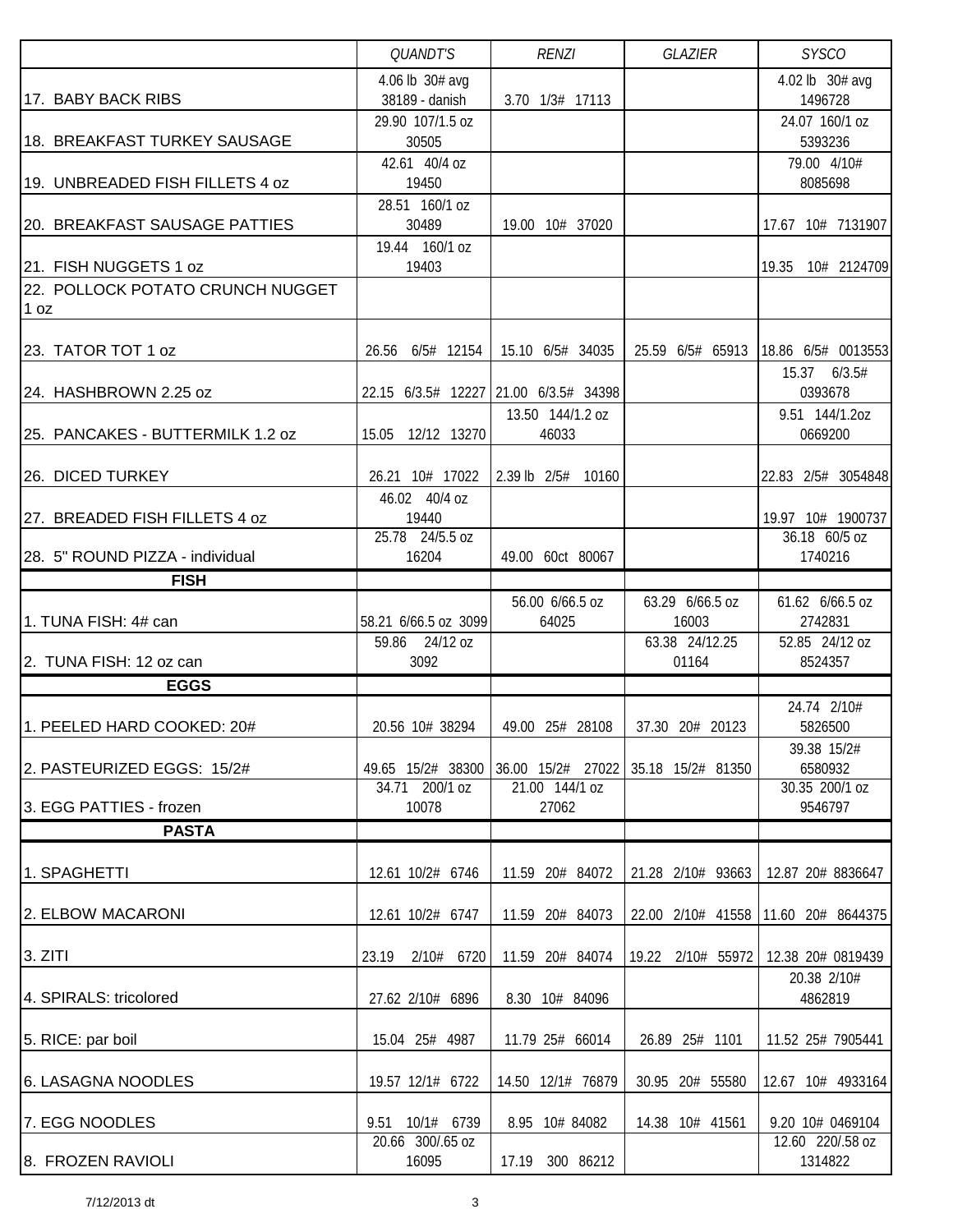|                                | <b>QUANDT'S</b>        | <b>RENZI</b>            | <b>GLAZIER</b>          | <b>SYSCO</b>                         |
|--------------------------------|------------------------|-------------------------|-------------------------|--------------------------------------|
| <b>BAKING PRODUCTS</b>         |                        |                         |                         |                                      |
| 1. FLOUR                       | 20.10 2/25# 6539       | 8.00 25#<br>10881       | 24.12 2/25# 1902        | 16.39 2/25#<br>8379270               |
| 2. SUGAR, GRANULATED           | 20.08 50#<br>4610      | 22.40 50# 68395         | 31.05 50# 0013          | 26.41 50# 4782694                    |
| 3. SUGAR, CONFECTIONERY        | 22.48 50# 4608         | 35.00 25# 67007         | 29.00 24/1# 5100        | 28.08 50# 1854918                    |
| 4. SUGAR, BROWN                | 22.28 50# 4603         | 35.00 50# 67009         | 29.75 24/1# 5675        | 33.02 50# 1854926                    |
| 5. SHORTENING                  | 41.39 50# 7200         | 34.70 50# 77001         |                         | 36.97 50# 4132007                    |
| <b>6. VEGETABLE OIL</b>        | 39.26 6/gal 7268       | 38.00 6/gal 30088       | 40.05 6/gal 10162       | 40.11 6/gal<br>5633003               |
| 7. CORN STARCH                 | 19.91 24/1# 5206       | 17.25 24/1# 91369       | 19.92 24/1# 50530       | 18.37 24/1#<br>4032991               |
| 8. BAKING SODA                 | 15.83 12/2#<br>4440    | 13.50 24/1# 68058       | 18.08 24/16 oz<br>20002 | 11.78 12/24 oz<br>4950598            |
| 9. BAKING POWDER               | 37.97 6/5# 4451        | 5.25 5# 68064           | 10.65 5# 84581          | 46.02 6/5# 5517701                   |
| 10. COCONUT: unsweetened       |                        | 17.90 10# 10189         | 23.68 5/2# 787          | 17.36 5/2# 4510921                   |
| 11. SEMI-SWEET CHOCOLATE CHIPS | 25#<br>44.19<br>4468   | 43.95 25# 92210         |                         | 45.70 25# 5335732                    |
| 12. WALNUTS                    | 45.59 5# 4819          | 160.00 30# 10179        |                         | 38.84 3/2# 4645404                   |
| 13. PEANUT BUTTER              | 40.53 6/5# 4124        | 41.50 6/5# 92542        |                         | 51.28 6/5# 333266 45.53 6/5# 4009189 |
| 14. CHIX STUFFING MIX          | 38.21 12/1.75#<br>5045 | 36.00 12/1.75#<br>65049 | 52.78 4/3.5# 11600      | 54.80 6/48 oz<br>1958016             |
| 15. BRAN MUFFIN MIX            | 55.57 6/5# 6464        |                         |                         | 49.02 6/5# 4044020                   |
| 16. SALT SUBSTITUTE            | 18.24 2000 4665        |                         |                         |                                      |
| 17. PEANUT BUTTER CHIPS        | 59.46 25# 4466         |                         |                         |                                      |
| <b>INDIVIDUAL CEREALS</b>      |                        |                         |                         | 18.03 96/.75 oz                      |
| 1. CHEERIOS - Individual       | 20.22 96 6559          | 18.30 96 84060          |                         | 5594049                              |
| 2. CORN FLAKES - Individual    | 20.22 96 6555          | 17.80 96 85005          |                         | 17.85 96/.75 oz<br>5593967           |
| 3. RAISIN BRAN - Individual    | 20.74 96<br>6558       | 26.95 96 84018          |                         | 19.13 96/1.25 oz<br>5594015          |
| 4. SPECIAL K - Individual      | 26.30 96<br>6588       |                         |                         | 26.08 96/5/8 oz<br>4044699           |
| 5. RICE CRISPIES - Individual  | 20.22 96<br>6560       | 17.80 96 84062          |                         | 17.85 96/.75 oz<br>5594023           |
| 6.  CREAM OF WHEAT - Bulk      | 43.04 12/28 oz 6650    | 22.19 12/28 oz<br>85223 |                         | 21.49 12/28 oz<br>8562639            |
| 7. OATMEAL - Individual        | 26.74 12/42 oz<br>6646 | 24.70 12/42 oz<br>85522 |                         | 24.25 12/42 oz<br>8562621            |
| 8. SHREDDED WHEAT - Individual | 34.33 70 6326          |                         |                         | 28.16 70/1.06 oz<br>6199269          |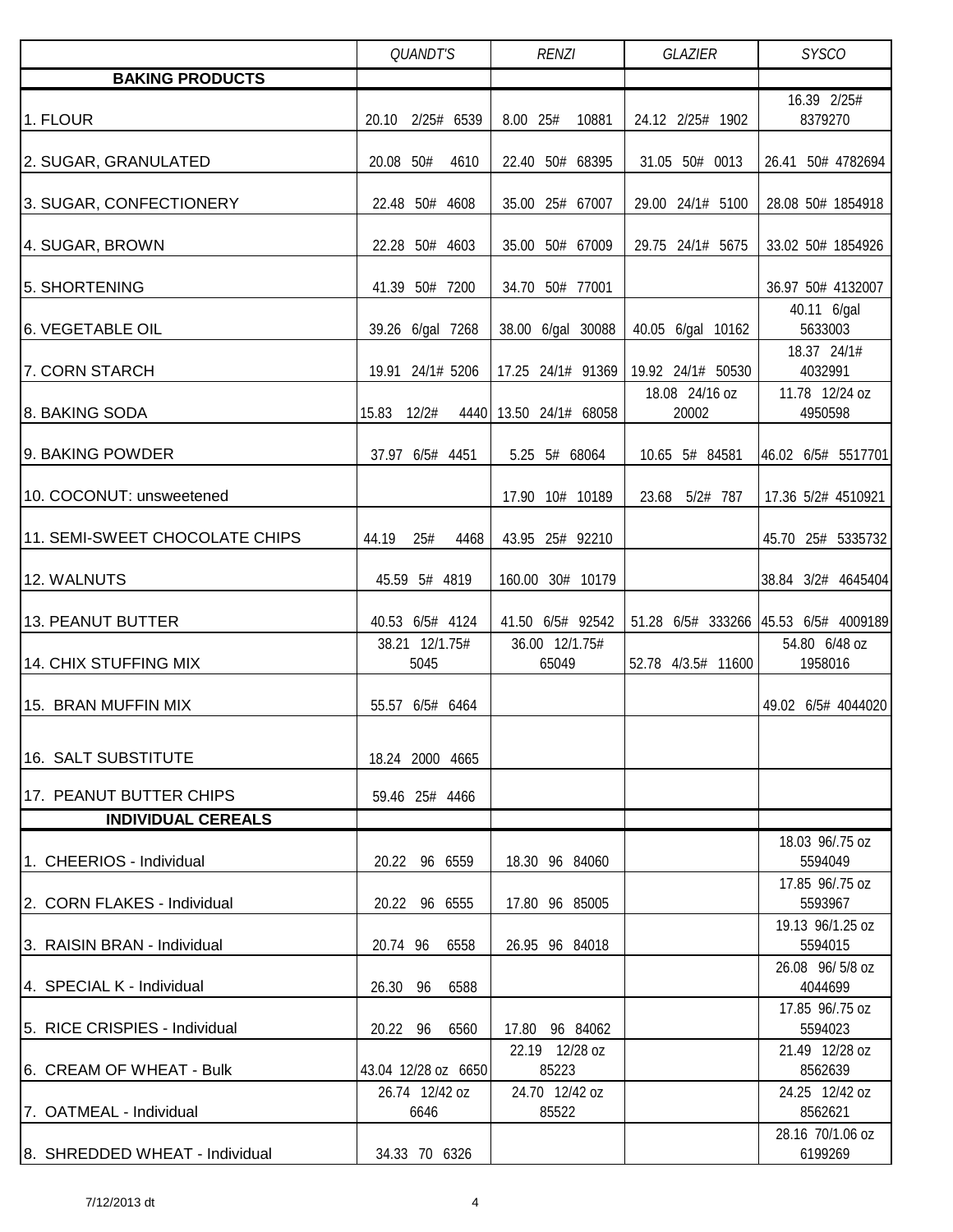|                                                                       | QUANDT'S                                  | <b>RENZI</b>                                                                          | <b>SYSCO</b>              |                                                                          |  |
|-----------------------------------------------------------------------|-------------------------------------------|---------------------------------------------------------------------------------------|---------------------------|--------------------------------------------------------------------------|--|
| 9. SHREDDED WHEAT - Bulk                                              |                                           |                                                                                       |                           |                                                                          |  |
| 10. CREAM OF WHEAT - Individual                                       |                                           |                                                                                       |                           |                                                                          |  |
| 11. BRAN FLAKES - Individual                                          | 33.13 70 6322                             | 17.80 96 84040                                                                        |                           | 17.85 96/1 oz<br>8921132                                                 |  |
| <b>DESSERT MIXES</b>                                                  |                                           |                                                                                       |                           |                                                                          |  |
| 1. BANANA NUT MUFFIN MIX                                              |                                           | 59.00 6/5# 28008                                                                      |                           |                                                                          |  |
| 2. BLUEBERRY MUFFIN MIX                                               | 30.38 6/5# 6415                           | 27.00 6/5#<br>28424                                                                   |                           | 66.22 6/78 oz<br>4664504                                                 |  |
| 3. BASIC MUFFIN MIX                                                   | 28.97 6/5# 6414                           | 26.00 6/5# 28418                                                                      | 61.48 6/5# 512            | 31.17 6/5# 4947958                                                       |  |
| 4. BROWNIE MIX                                                        | 33.37 6/6# 6505                           | 23.90 6/5# 28420                                                                      | 78.49 6/6# 338            | 23.95 6/5# 9031584                                                       |  |
| 5. ANGELFOOD CAKE                                                     | 50.23 12/16 oz<br>6301                    |                                                                                       |                           | 46.90 12/16 oz<br>4045621                                                |  |
| 6. SPICE CAKE MIX                                                     | 30.87 6/5#<br>6450                        |                                                                                       |                           |                                                                          |  |
| 7. READY TO SPREAD ICING: MUST BE<br>SHELF STABLE CHOCOLATE & VANILLA | 2/10#<br>60.96<br>van<br>6497 / choc 6496 |                                                                                       |                           | 2/11# 51.15 choc<br>fudge 4158929 /<br>51.08 vanilla 4046124             |  |
| 8. CAKE MIXES: Yellow/White/Chocolate                                 | / 32.29 choc 6442 /<br>31.86 wh 6755      | $6/5$ # 29.14 yel 6744 6/5# 23.78 yel 28423<br>/ 20.85 wh 28426 /<br>28.85 choc 28427 |                           | 6/5# 20.87 yel<br>6530406 & wh<br>6530422 / 23.79 devils<br>food 6530372 |  |
| 9. CARROT CAKE MIX                                                    |                                           |                                                                                       |                           |                                                                          |  |
| 10. DIABETIC CAKE MIXES:<br>Yellow/White/Chocolate                    | 24.39 6/16 oz<br>W:6045 / C:6046          |                                                                                       |                           | 6/16 oz 22.86<br>Van:6094528 / 22.76<br>Choc:6094536                     |  |
| 11. SMOOTH SPREAD ICING (add water)                                   |                                           |                                                                                       |                           | 62.95 6/5# 4046116                                                       |  |
| 12. EGG CUSTARD - No Bake                                             |                                           |                                                                                       |                           | 59.26 6/24 oz<br>5586086                                                 |  |
| 13. CHEESECAKE                                                        |                                           |                                                                                       |                           | 64.44 6/4# 1678481                                                       |  |
| 14. GINGERBREAD MIX                                                   | 30.54 6/5# 6446                           |                                                                                       |                           | 25.37 6/5# 8946451                                                       |  |
| 15. CORN MUFFIN MIX                                                   | 28.12 6/5# 6413                           | 20.69 6/5# 28418                                                                      |                           | 20.71 6/5# 4906459                                                       |  |
| <b>COOKING PRODUCTS</b>                                               |                                           |                                                                                       |                           |                                                                          |  |
| 1. BEEF SOUP BASE LOW SODIUM                                          | 41.71 6/1# 8780                           | 51.00 12/1# 57716 73.82 12/1#                                                         | 75851                     | 59.63 12/1 lb<br>2995439                                                 |  |
| 2. CHICKEN SOUP BASE LOW SODIUM                                       | 41.71 6/1# 8782                           | 42.00 12/1# 57715                                                                     | 72.40 12/1# 75850         | 41.61 12/12 oz<br>5199039                                                |  |
| 3. SOY SAUCE LOW SODIUM                                               | 38.14 6/.5 gal 1561                       | 49.00 5 gal 91541                                                                     | 15.09 1/gal 3668          | 37.85 6/.5 gal<br>4897641                                                |  |
| 4. PORK GRAVY MIX                                                     | 34.20 8/1# 7085                           | 35.00 8/1# 57709                                                                      | 27.20 6/11.3 oz<br>94551  | 20.27 6/11.3 oz<br>9829748                                               |  |
| 5. TURKEY GRAVY MIX                                                   | 35.60 8/1# 7088                           | 24.00 8/15 oz<br>28430                                                                | 26.79 6/111.3 oz<br>94546 | 19.37 6/11.3 oz<br>9829557                                               |  |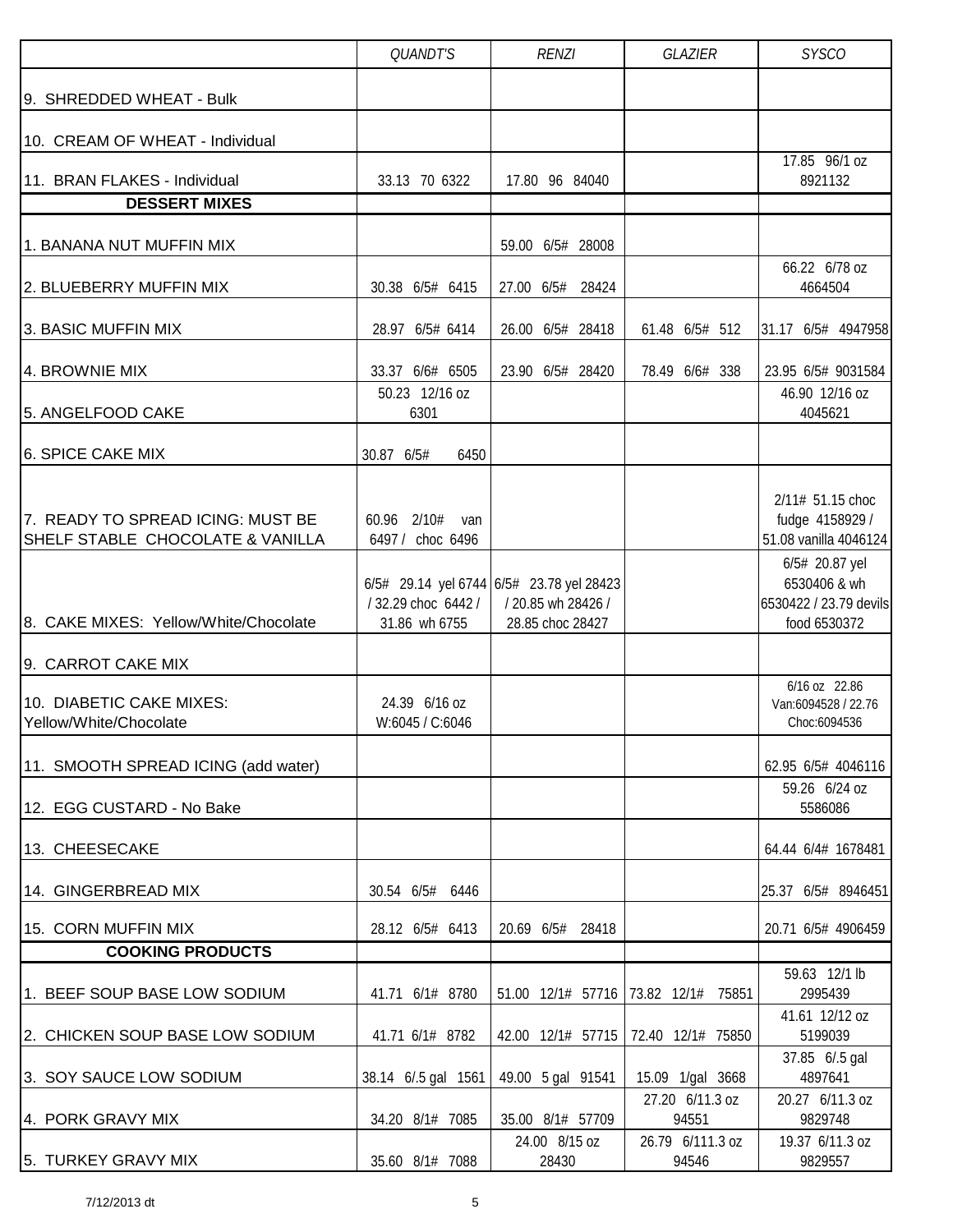|                                                               | <b>QUANDT'S</b>         | <b>RENZI</b>                    | <b>GLAZIER</b>    | <b>SYSCO</b>                      |
|---------------------------------------------------------------|-------------------------|---------------------------------|-------------------|-----------------------------------|
|                                                               |                         | 56.00 6/105 oz                  |                   | 60.10 6/10#                       |
| 6. SAUSAGE GRAVY                                              | 61.14 6/10# 6805        | 10625                           | 66.18 6/10# 5228  | 4958542<br>21.30 4/gal            |
| 7. WORCESTERSHIRE SAUCE                                       | 18.21 4/gal 5814        |                                 | 30.45 4/gal 41470 | 4007894                           |
|                                                               |                         |                                 |                   |                                   |
| 8. PANCAKE MIX                                                | 6/5# 6432<br>27.01      | 19.00 6/5# 28429                | 35.70 6/5# 20347  | 18.72 6/5# 5301643                |
| 9. BISQUICK MIX                                               | 46.57 6/5# 6502         |                                 | 52.12 6/5# 00332  | 20.00 6/5# 8463895                |
|                                                               |                         | 39.00 6/50 ct                   |                   |                                   |
| 10. INSTANT BROTH & SEASONING - BEEF                          |                         | 91235                           |                   |                                   |
| 11. INSTANT BROTH & SEASONING -<br><b>CHICKEN</b>             |                         | 39.00 6/50 ct<br>91236          |                   |                                   |
|                                                               |                         | 24.95 12/48 oz                  | 29.32 12/46 oz    | 24.45 12/49 oz                    |
| 12. BEEF BROTH                                                | 26.84 12/49 oz 8562     | 36575                           | 6040620           | 5568233                           |
| 13. CHICKEN GRAVEY                                            | 39.28 12/5# 6825        |                                 |                   | 37.78 12/5#<br>4220364            |
|                                                               | 27.92 12/49 oz          | 23.55 12/48 oz                  | 29.32 12/48 oz    | 23.10 12/49 oz                    |
| 14. CHICKEN BROTH                                             | 8561                    | 36580                           | 32250             | 5568241                           |
|                                                               |                         |                                 |                   |                                   |
| 15. THICK-IT INSTANT HEALTHCARE FOOD<br><b>THICKENER - PC</b> | 48.47 200/.5 oz<br>5211 |                                 |                   | 12.90 100/6.5 gm<br>0101758       |
| 16. THICK-IT INSTANT HEALTHCARE FOOD                          |                         |                                 |                   |                                   |
| <b>THICKENER - Bulk</b>                                       | 86.17 25# 3216          |                                 | 77.22 25# 4309    | 60.08 25# 0102194                 |
| <b>SALAD DRESSINGS</b>                                        |                         |                                 |                   |                                   |
| 1. SALAD DRESSING Low Fat Ranch                               | 34.12 4/gal 8309        | 30.20 4/gal 56297<br>lite       |                   | 31.43 4/gal 4086575               |
| 2. SALAD DRESSING Low Fat French                              |                         |                                 |                   | 21.44 4/gal 4086567               |
| 3. SALAD DRESSING Low Fat Thousand                            |                         | 44.90 4/gal 56060               |                   |                                   |
| Island                                                        |                         | reg                             |                   | 25.34 4/gal                       |
| 4. SALAD DRESSING Low Fat Golden Italian                      | 22.58 4/gal 8306        |                                 |                   | 4488946                           |
| <b>SPICES</b>                                                 |                         |                                 |                   |                                   |
|                                                               |                         |                                 |                   |                                   |
| 1. GARLIC 1.5#                                                | 44.74 6/25 oz 9361      | 10.50 5# 29135<br>40.00 6/16 oz | 6.39 20 oz 426    | 11.21 5# 6713507<br>50.97 6/18 oz |
| 2. PEPPER $1#$                                                | 47.72 6/16 oz 9304      | 68535                           | 8.53 16 oz 472    | 6639827                           |
|                                                               |                         | 28.00 6/16 oz                   |                   |                                   |
| 3. BASIL LEAVES 5.5 oz                                        | 33.18 6/5 oz 9303       | 68519                           | 4.13 6.5 oz 402   | 12.86 5# 5421318                  |
| 4. CHIVES, DRIED 1.12 oz                                      | 35.66 6/1 oz 9311       | 21.50 6/1 oz 68086              | 4.53 1.5 oz 418   | 27.09 6/1.35 oz<br>5913694        |
|                                                               |                         |                                 |                   | 30.76 3/10 oz                     |
| 5. PARSLEY FLAKES 11 oz                                       | 43.64 3/10 oz 9342      | 8.49 11 oz 68246                | 9.28 10 oz 468    | 5229265                           |
| 6. ONIONS 3# dehydrated                                       | 62.60 6/3# 1856         | 49.95 4/5# 29130                |                   | 38.48 6/2# 5865498                |
|                                                               |                         | 26.95 6/10.5 oz                 |                   | 41.23 6/12 oz                     |
| 7. POULTRY SEASONING 10 oz                                    | 70.34 6/12 oz 9352      | 68534                           | 4.86 14.5 oz 486  | 5229562                           |
| 8. CHILI POWDER                                               | 22.89 6/16 oz 9317      | 21.00 6/16 oz<br>68521          | 7.25 18 oz 416    | 34.09 6/20 oz<br>9806498          |
|                                                               |                         |                                 |                   | 14.60 300/.3 oz                   |
| 9. MRS. DASH SALT SUBSTITUTE<br><b>SOUP</b>                   | 36.60 500 9375          |                                 |                   | 1116052                           |
|                                                               |                         |                                 |                   |                                   |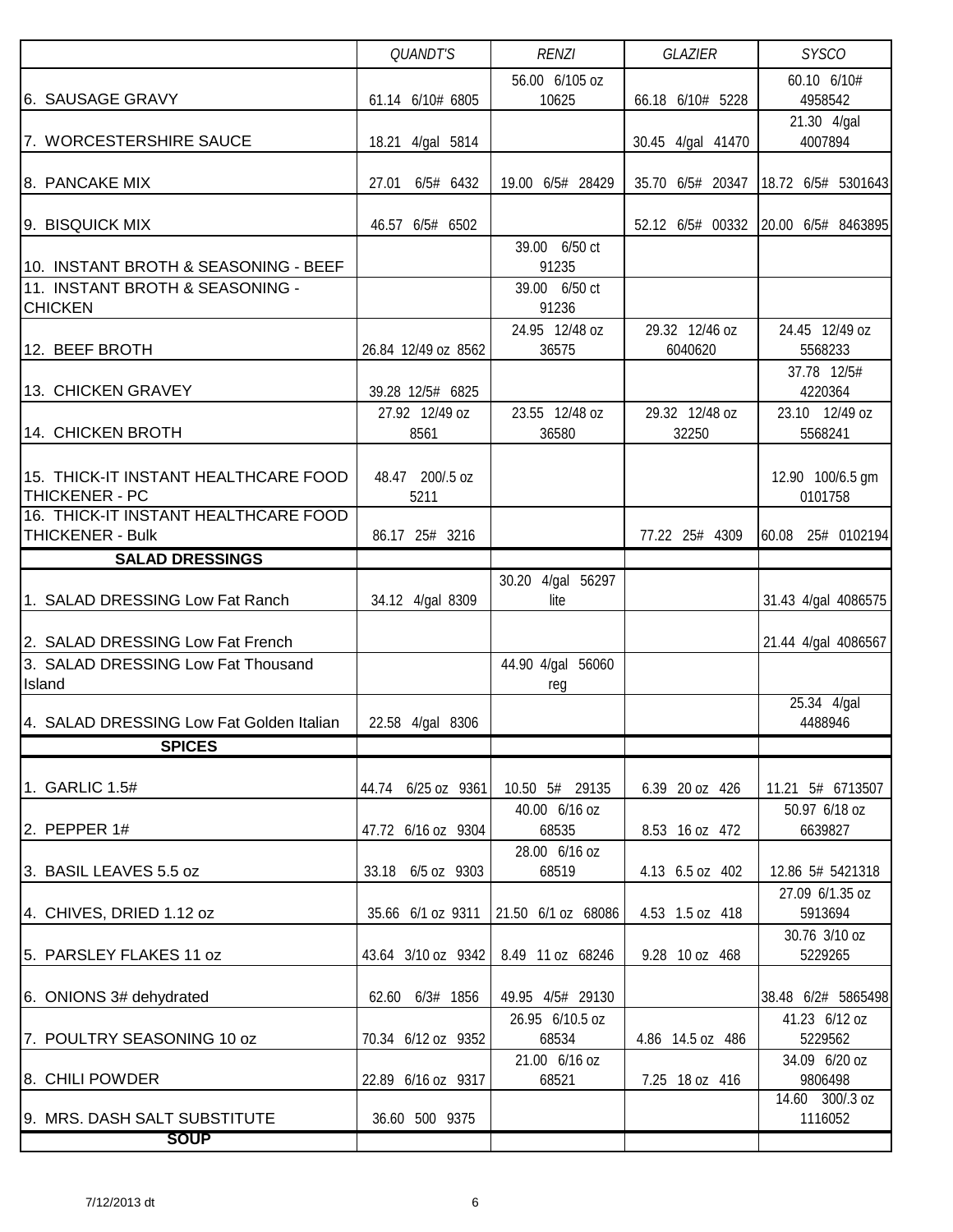|                                       | QUANDT'S                  | <b>RENZI</b>                                                    | <b>GLAZIER</b> | <b>SYSCO</b>                                   |
|---------------------------------------|---------------------------|-----------------------------------------------------------------|----------------|------------------------------------------------|
|                                       |                           | 46.00 12/50 oz                                                  |                |                                                |
| 1. CR MUSHROOM LO-SO #5 CAN           | 48.64 12/5 lb 3492        | upc1720                                                         |                |                                                |
|                                       |                           | 39.00 12/50 oz                                                  |                | 33.63 12/50oz                                  |
| 2. TOMATO LO-SO #5 CAN                | 43.33 12/5 lb 3498        | 11891                                                           |                | 4146445                                        |
|                                       | 20.43 24/7.25 oz          | 19.00 24/7.25 oz                                                |                | 17.67 24/7.25 oz                               |
| 3. CHICKEN NOODLE LO-SO               | 3505                      | 76569                                                           |                | 4104469                                        |
|                                       |                           | 19.00 24/7.25 oz                                                |                |                                                |
| 4. VEGETABLE LO-SO                    |                           | 36977                                                           |                |                                                |
|                                       | 17.76 24/7.25 oz          | 17.00 24/7.25 oz                                                |                | 15.67 24/7.25 oz                               |
| 5. TOMATO LO-SO                       | 3510                      | 36994                                                           |                | 4013066                                        |
| 6. CREAM OF CHICKEN SOUP              |                           |                                                                 |                |                                                |
|                                       |                           |                                                                 |                |                                                |
|                                       |                           |                                                                 |                | 16.71 24/7.25 oz                               |
| 7. CREAM OF MUSHROOM SOUP             |                           |                                                                 |                | 4013041                                        |
| <b>FROZEN DESSERTS</b>                |                           |                                                                 |                |                                                |
|                                       |                           |                                                                 |                | 25.27 6/46 oz                                  |
| 1. APPLE PIE RAW                      |                           | 30.63 6/46 oz 12956 24.95 6/46 oz 50132                         |                | 1972744                                        |
|                                       | 39.95 6/38 oz             | 29.00 6/38 oz                                                   |                | 30.06 6/48 oz                                  |
| 2. APPLE PIE BAKED                    | 12942 spec order          | 50134                                                           |                | 9787748                                        |
|                                       |                           |                                                                 |                | 35.09 4/49 oz                                  |
| 3. APPLE PIE SUGAR FREE               | 44.02 6/46 oz 13025       |                                                                 |                | 1647940                                        |
|                                       |                           | 34.00 6/46 oz                                                   |                | 34.47 6/46 oz                                  |
| 4. CHERRY PIE RAW                     | 64.41 6/47 oz 12949       | 50143                                                           |                | 1972702                                        |
|                                       |                           |                                                                 |                |                                                |
| 5. DIET SUGAR FREE CHERRY PIE         | 62.31 6/46 oz 13024       |                                                                 |                |                                                |
|                                       |                           | 31.50 6/46 oz                                                   |                | 31.70 6/46 oz                                  |
| 6. BLUEBERRY PIE RAW                  | 41.67 6/46 oz 12959       | 50144                                                           |                | 1972728                                        |
|                                       | 52.91 6/46 oz             |                                                                 |                |                                                |
| 7. DIET SUGAR FREE BLUEBERRY PIE      | 13030                     |                                                                 |                |                                                |
|                                       | $6/27$ oz $32.29$ choc    | 26.50 4/38oz choc                                               |                | $6/27$ oz $26.64$                              |
|                                       | 12983/31.49 bana          | 50126 / 25.70 6/27                                              |                | choc: 9789686 / 25.78<br>bana: 9788936 / 25.86 |
| 8. CREAM PIES:                        | oz cocon 12800            | 12984 / 31.33 4/42   oz bana 50131 / 25.80<br>6/10" cocon 50135 |                | cocon:9809294                                  |
|                                       | 52.83 6/48 oz             |                                                                 |                | 38.24 6/48 oz                                  |
| 9. FRUIT OF THE FOREST PIE            | 12950                     |                                                                 |                | 9785601                                        |
|                                       | 35.15 6/43 oz             | 29.35 6/46 oz                                                   |                | 27.38 6/46 oz                                  |
| 10. STRAWBERRY RHUBARB PIE            | 12516                     | 50142                                                           |                | 9785312                                        |
|                                       |                           |                                                                 |                | 72.81 4/96 oz                                  |
| 11. CARROT CAKE premade, 3 sheets/box | 69.14 4/12x16 12953 51.50 | 4/10"<br>50010                                                  |                | 1014521                                        |
|                                       | 36.52 392/1 oz            | 42.00 384/1 oz                                                  |                | 41.15 320/1 oz                                 |
| 12. OATMEAL COOKIES - ready to bake   | 14160                     | 39981                                                           |                | 7040538                                        |
|                                       |                           | 29.05 6/36 oz                                                   |                | 29.02 6/36 oz                                  |
| 13. LEMON PIE                         | 30.55 4/46 oz 13012       | 50138                                                           |                | 9788522                                        |
|                                       |                           | 30.85 6/33 oz                                                   |                | 30.82 6/33 oz                                  |
| 14. BOSTON CREAM PIE                  | 37.79 6/30 oz 13001       | 60136                                                           |                | 1972090                                        |
|                                       |                           |                                                                 |                | 32.99 200/.75 oz                               |
| 15. DIABETIC COOKIES - ready to bake  | 20.50 5# 13005            |                                                                 |                | 5754403                                        |
|                                       |                           |                                                                 | 16.38 48/4 oz  | 21.48 96/4 oz                                  |
| 16. VANILLA ICE CREAM - individual    |                           | 6.68 24/4 oz 10691 5.75 24/4 oz 71011                           | 90901          | 2220200                                        |
|                                       |                           |                                                                 | 16.38 48/4 oz  | 21.48 96/4 oz                                  |
| 17. CHOCOLATE ICE CREAM - individual  |                           | 6.68 24/4 oz 10692 5.75 24/4 oz 71012                           | 90902          | 2220226                                        |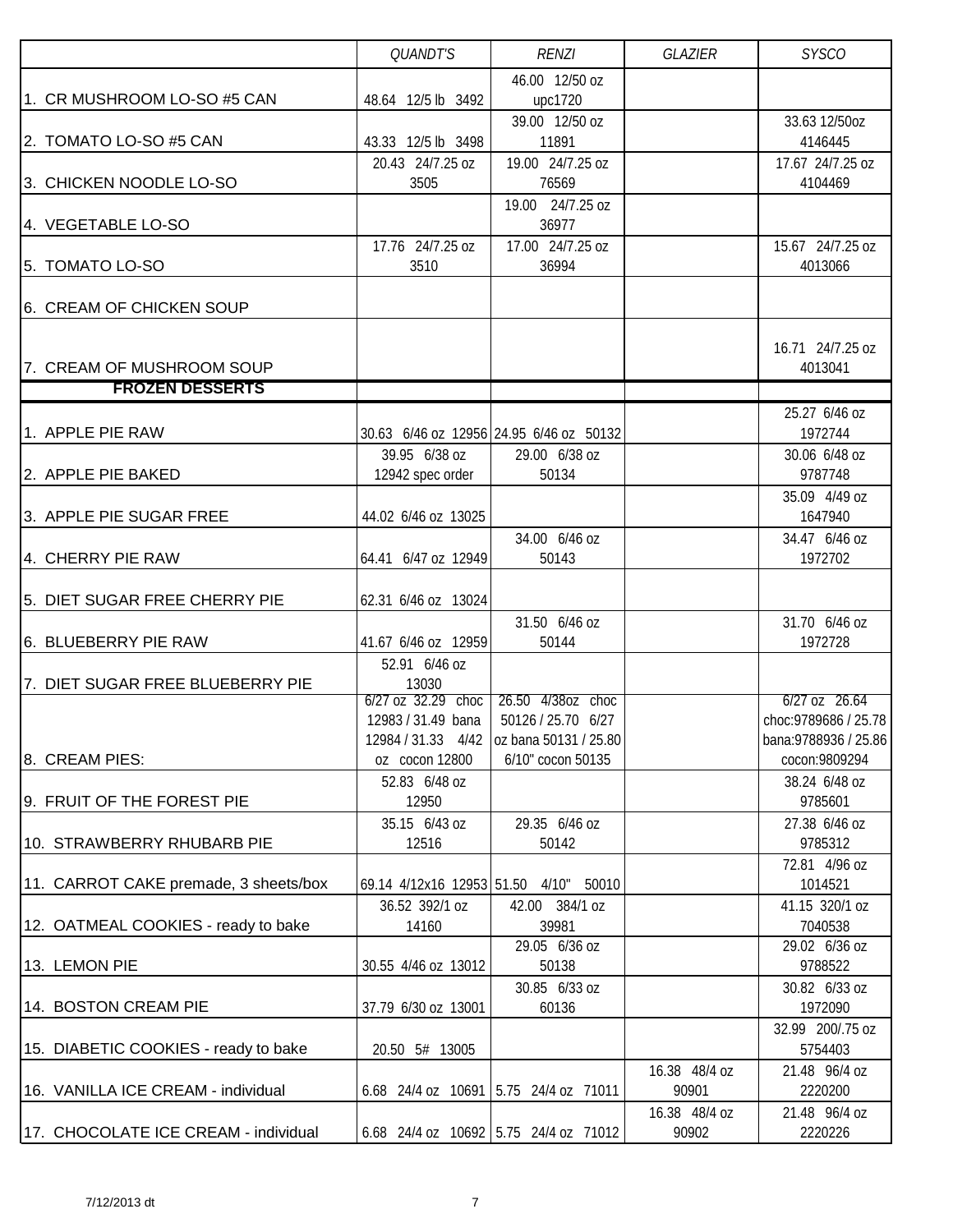|                                                                                       | <b>QUANDT'S</b>         | <b>RENZI</b>                                                                   | GLAZIER                | <b>SYSCO</b>                                                |
|---------------------------------------------------------------------------------------|-------------------------|--------------------------------------------------------------------------------|------------------------|-------------------------------------------------------------|
| 18. NSA VANILLA ICE CREAM - individual<br>19. NSA CHOCOLATE ICE CREAM -<br>individual |                         | 7.31 24/4 oz 10695 6.15 24/4 oz 71009<br>7.31 24/4 oz 10694 6.15 24/4 oz 71002 | 16.38 48/4 oz<br>90975 | 5.43 24/4 oz<br>2376770<br>5.43 24/4 oz<br>7769383          |
| <b>JUICES</b>                                                                         |                         |                                                                                |                        |                                                             |
| 1. ORANGE                                                                             | 24.67 12/46 oz 2605     | 23.95 12/46 oz<br>47057                                                        |                        | 28.45 12/46 oz<br>6050124                                   |
| 2. PINEAPPLE                                                                          | 27.74 12/46 oz 2741     | 25.00 12/46 oz<br>47058                                                        |                        | 21.37 12/46 oz<br>5748827                                   |
| 3. APPLE                                                                              |                         | 17.84 12/46 oz 2600 19.95 12/46 oz 47050                                       |                        | 18.03 12/46 oz<br>8910537                                   |
| 4. TOMATO                                                                             | 17.49 12/46 oz 2688     | 14.75 12/46 oz<br>47060                                                        |                        | 12.61 12/46 oz<br>4081584                                   |
| 5. CRANBERRY                                                                          | 29.48 12/46 oz 2615     | 25.95 12/46 oz<br>47052                                                        |                        | 22.12 12/46 oz<br>8910558                                   |
| 6. V-8 EZO LO SO, low sodium                                                          | 24.15 48/5.5 oz<br>2693 | 21.50 48/5.5 oz<br>47331                                                       |                        | 21.19 48/5.5 oz<br>5142187                                  |
| 7. ORANGE JUICE EZO                                                                   | 20.70 48/5.5 oz 2640    | 17.90 48/5.5 oz<br>47049                                                       |                        | 16.81 48/5.5 oz<br>4164018                                  |
| 8. CRANBERRY EZO                                                                      | 18.98 48/5.5 oz 2617    | 17.90 48/5.5 oz<br>47345                                                       |                        | 16.84 48/5.5 oz<br>4164364                                  |
| 9. GRAPEFRUIT EZO                                                                     | 21.18 48/5.5 oz 2624    | 18.25 48/5.5 oz<br>47047                                                       |                        | 15.64 48/5.5 oz<br>4164026                                  |
| 10. PINEAPPLE EZO                                                                     | 19.38 48/6 oz 2653      | 16.95 48/5.5 oz<br>47048                                                       |                        | 17.14 48/6 oz<br>4121950                                    |
| 11. APPLE EZO                                                                         | 14.23 48/4 oz 2625      | 17.90 48/6 oz<br>47046                                                         |                        | 16.80 48/5.5 oz<br>4164034                                  |
| 12. GRAPE JUICE                                                                       | 29.70 12/46 oz<br>2628  |                                                                                |                        | 23.97 12/46 oz<br>0475465                                   |
| 13. PC GRAPE JUICE 5.5 oz                                                             | 21.46 48/5.5 oz<br>2639 |                                                                                |                        | 17.96 48/5.5 oz<br>4164497                                  |
| 14. EZO TOMATOE JUICE                                                                 | 26.65 48/6 oz 2683      |                                                                                |                        | 14.22 48/6 oz<br>5161658                                    |
| 15. NO SUGAR JUICE - APPLE                                                            |                         |                                                                                |                        |                                                             |
| 16. NO SUGAR JUICE - ORANGE                                                           |                         |                                                                                |                        |                                                             |
| 17. NO SUGAR JUICE - GRAPE                                                            |                         |                                                                                |                        |                                                             |
| 18. NO SUGAR JUICE - PINEAPPLE<br><b>BULK PRODUCTS</b>                                |                         |                                                                                |                        |                                                             |
|                                                                                       |                         |                                                                                |                        |                                                             |
| 1. TOMATO CATSUP                                                                      | 18.81 6/10# 1478        | 18.80 6/10# 57106                                                              |                        | 24.38 6/10# 20721 19.24 6/10# 4005989                       |
| 2. SLICED BEETS                                                                       | 21.24 6/10# 1340        | 17.89 6/10# 62064                                                              |                        | 28.79 6/10# 10419 17.55 6/10# 0173740                       |
| 3. DICED BEETS                                                                        | 23.81 6/10# 1334        | 21.95 6/10# 62067                                                              | 30.29 6/10# 3245       | 19.33 6/10# 4109328                                         |
| 4. SPAGHETTI SAUCE, comparable to Angela<br>Mia                                       | 34.96 6/10# 6778        |                                                                                |                        | 19.59 6/10# 57336   28.79 6/10# 50130   17.54 6/10# 4189361 |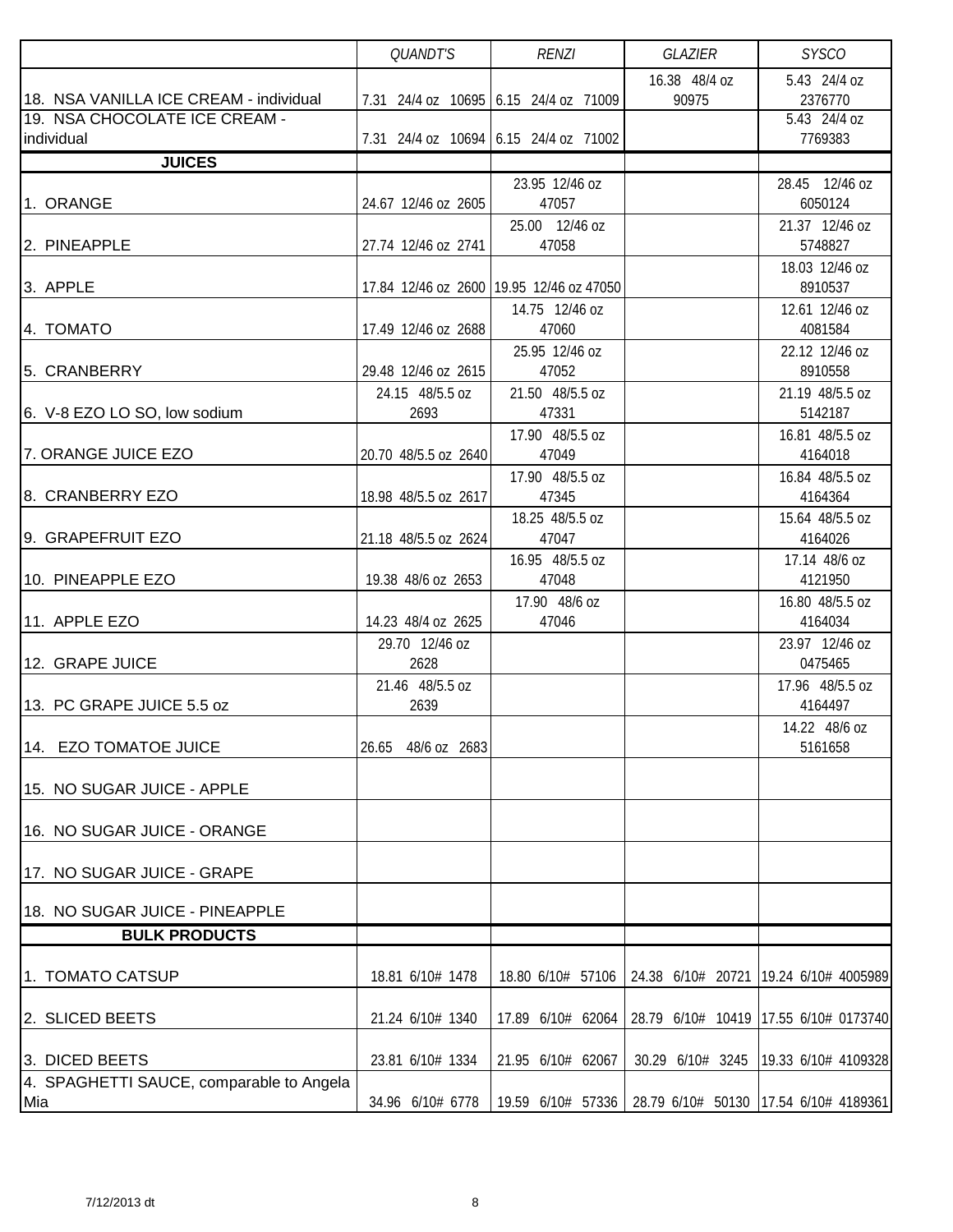|                                     | <b>QUANDT'S</b>       | <b>RENZI</b>                                     | GLAZIER                             | <b>SYSCO</b>                                                |
|-------------------------------------|-----------------------|--------------------------------------------------|-------------------------------------|-------------------------------------------------------------|
| 5. GREEN PEPPERS                    |                       | 32.00 6/10# 60095<br>red & green                 |                                     | 28.57 6/10# 4189247<br>red & green strips                   |
| 6. RED PEPPERS                      | 37.74 6/10# 1981      | 38.50 6/10# 59000                                |                                     |                                                             |
| 7. MUSHROOMS                        | 39.46 6/10# 1788      |                                                  |                                     | 37.25 6/10# 68025   46.47 6/10# 30053   41.71 6/10# 5072137 |
| 8. NORTHERN BEAN                    | 22.39 6/10# 1180      | 21.00 6/10# 62032                                |                                     | 18.82 6/10# 4062360                                         |
| 9. POTATO PEARL Vitamin C Enriched  | 32.85<br>6/5#<br>2082 | 35.00 6/5.5# 34140                               |                                     | 31.51 6/3.55#<br>4675138                                    |
| 10. STEWED TOMATO Grade A           | 21.76                 | $6/10#$ 2214 21.95 6/10# 57015 24.95 6/10# 66218 |                                     | 19.07 6/10#<br>5096474                                      |
| 11. TOMATO PASTE Grade A            | 27.53 6/10# 2277      |                                                  | 29.95 6/10# 57035 39.40 6/10# 50136 | 27.73 6/10#<br>4030664                                      |
| 12. SWEET POTATOES, syrup Grade A   | 38.30 6/10# 2054      |                                                  |                                     | 28.59 6/10# 92369 34.82 6/10# 797100 28.71 6/10# 4114625    |
| 13. PIZZA SAUCE Grade A             | 26.52 6/10# 2193      | 17.95 6/10# 57051                                |                                     | 23.48 6/10# 50149 17.36 6/10# 4189387                       |
| 14. POTATOES DICED                  | 23.39 6/10# 2052      | 22.85 6/10# 62084                                |                                     | 23.25 6/10# 4108866                                         |
| 15. TOMATO SAUCE                    | 17.39 6/10# 2294      |                                                  |                                     | 21.44 6/10# 50138 16.34 6/10# 4001921                       |
| 16. FRESH VAC PACKED DICED POTATOES |                       |                                                  |                                     | 14.63 2/10# 2598159                                         |
| 17. CANNONBALL BBQ SAUCE            | 41.81 4/gal 8283      | 39.00 4/gal 57112                                |                                     | 17.45 4/gal 8902134                                         |
| 18. CANNED BEEF STEW                | 73.84 6/10# 6848      | 66.00 6/10# 66067                                |                                     | 68.04 6/10# 4067039                                         |
| 19. CANNED CREAM STYLE CORN         | 25.98 6/10# 1626      | 24.50 6/10# 62035                                |                                     | 31.76 6/10# 10593 19.51 6/10# 0582106                       |
| 20. CANNED CHILI SAUCE              | 27.32 6/10# 1496      |                                                  |                                     | 27.94 6/10# 50137   23.82 6/10 5096490                      |
| 21. CANNED GREEN BEANS              | 17.69 6/10# 1224      | 18.10 6/10# 62017                                | 27.35 6/10# 7259                    | 18.47 6/10# 0682486                                         |
| 22. CANNED WAX BEANS                | 27.03 6/10# 1290      | 20.20 6/10# 62012                                |                                     | 31.90 6/10# 3372 20.46 6/10# 4935854                        |
| 23. CANNED KIDNEY BEANS             | 21.16 6/10# 1168      |                                                  | 20.59 6/10# 62026 28.58 6/10# 10159 | 21.53 6/10#<br>6275018                                      |
| 24. BROWN GRAVEY                    | 31.68 6/10# 6827      | 29.95 12/50oz<br>28159                           |                                     | 24.15 12/50 oz<br>4184727                                   |
| 25. PINTO BEANS                     | 24.39 6/10# 1175      | 21.00 6/10# 62033                                |                                     | 17.70 6/10#<br>3362274                                      |
| 26. LOW FAT MAYONNAISE              | 28.89 4/gal 8651      | 27.50 4/gal 56204                                |                                     | 18.44 4/gal<br>6912735                                      |
| 27. COLE SLAW DRESSING              | 33.68 4/gal 8310      | 36.95 4/gal 56090                                | 53.99 4/gal 64382                   | 33.09 4/gal<br>4002499                                      |
| 28. ITALIAN BREADCRUMBS             | 26.25 6/5# 8054       | 25.00 6/5# 29131                                 |                                     | 15.78 2/7.5#<br>6885430                                     |
| 29. POTATO - SLICED - DEHYRATED     |                       | 45.65 4/5# 34138                                 |                                     | 44.83 4/5# 4003091                                          |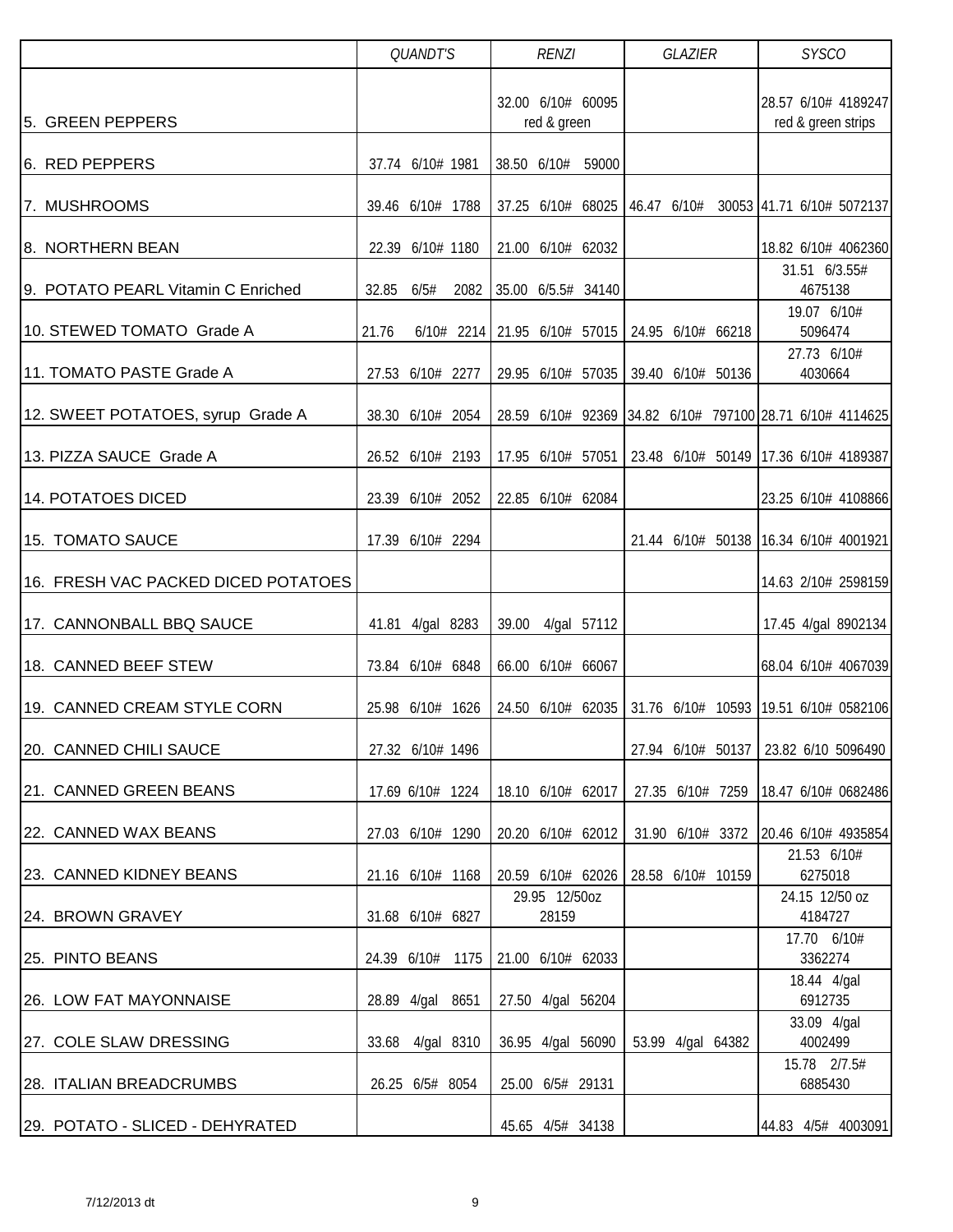|                                                                       |                    | <b>QUANDT'S</b>        |     |       | <b>RENZI</b>                   |                                      | <b>GLAZIER</b> |                        |                    | <b>SYSCO</b>                                                                                   |  |
|-----------------------------------------------------------------------|--------------------|------------------------|-----|-------|--------------------------------|--------------------------------------|----------------|------------------------|--------------------|------------------------------------------------------------------------------------------------|--|
|                                                                       |                    |                        |     |       |                                | 47.00 12/20.35 oz                    |                |                        | 35.40 6/2.25#      |                                                                                                |  |
| 30. POTATO - SCALLOPED 20.35 oz                                       | 48.03 6/2.25# 2096 |                        |     |       | 34165                          |                                      |                |                        |                    | 7489378                                                                                        |  |
| <b>FRUITS</b>                                                         |                    |                        |     |       |                                |                                      |                |                        |                    |                                                                                                |  |
| 1. APPLESAUCE Unsweetened, Grade A                                    |                    | 21.69 6/10# 127        |     |       |                                | 28.00 6/10# 65045                    |                | 34.27 6/10# 0338       |                    | 23.42 6/10#<br>7302151                                                                         |  |
| 2. PC APPLESAUCE, 40Z                                                 |                    | 25.41 72/4 oz 146      |     |       | 24.75 72/4 oz<br>88710         |                                      |                |                        |                    | 25.90 72/4 oz<br>6818579                                                                       |  |
| 3. CRANBERRY SAUCE Whole, Grade A                                     |                    | 44.59 6/10# 334        |     |       |                                |                                      |                |                        |                    | 44.54 6/10# 5729983                                                                            |  |
| 4. CRANBERRY SAUCE, Jellied, Grade A                                  |                    | 34.50 6/10# 355        |     |       | 33.95 6/101 oz<br>64050        |                                      |                |                        | 43.72 6/10# 15386  | 35.06 6/101 oz<br>4608907                                                                      |  |
| 5. FRUIT COCKTAIL                                                     |                    | 31.73 6/10# 410        |     |       |                                | 28.50 6/10# 63101                    |                | 34.12 6/10# 6450       |                    | 30.26 6/10# 4503124                                                                            |  |
| 6. PEACHES yellow, light cling halves, Grade A                        |                    |                        |     |       |                                | 29.00 6/10# 63043                    |                |                        |                    | 28.88 6/10# 4331914                                                                            |  |
| 7. PEACHES sliced, light Grade A                                      |                    | 32.30 6/10# 585        |     | 29.00 |                                | 6/10# 63043                          |                | 37.29 6/10# 2072       |                    | 30.18 6/10# 4218996                                                                            |  |
| 8. PEARS halves, light Grade A                                        | 27.17              | 6/10#                  | 642 | 26.00 | 6/10#<br>sliced                | 64011                                |                |                        |                    | 31.01 6/10#<br>4261889                                                                         |  |
| 9. PEARS pieces, light Grade A<br>10. CRUSHED PINEAPPLE: fancy, juice |                    | 27.03 6/10# 645        |     |       | diced                          | 26.85 6/10# 64012                    |                |                        |                    | 26.76 6/10# 6109981                                                                            |  |
| Hawaiian Coarse, Grade A                                              |                    | 22.46 6/10# 770        |     |       |                                | 22.79 6/10# 64045                    |                |                        |                    | 22.66 6/10# 8921201                                                                            |  |
| 11. SLICED APPLES: sliced, juice or water                             |                    |                        |     |       |                                |                                      |                |                        |                    |                                                                                                |  |
| packed, Grade A                                                       |                    | 28.30 6/10# 102        |     |       |                                | 27.00 6/10# 63045                    | 59.70          |                        | 6/10# 320          | 27.82 6/10# 4119343                                                                            |  |
| 12. PINEAPPLE TIDBITS: light, Grade A                                 |                    | 22.65 6/10# 784        |     |       |                                | 20.90 6/10# 64043 26.47 6/10# 905267 |                |                        |                    | 23.39 6/10#<br>6588297                                                                         |  |
| 13. PINEAPPLE, sliced, juice packed, Grade A                          |                    | 26.25 6/10# 730        |     |       |                                | 24.25 6/10# 63037 32.59              |                | 6/10#                  |                    | 30010 24.63 6/10# 1097807                                                                      |  |
| 14. MANDARIN ORANGE, sections, light                                  |                    | 31.68 6/10# 490        |     |       |                                | 22.00 6/10# 66031                    |                | 30.58 6/10# 6615       |                    | 24.59 6/10# 1009208                                                                            |  |
| 15. FRUIT MEDLEY, Festival/Classic, melon                             |                    |                        |     |       |                                |                                      |                |                        |                    |                                                                                                |  |
| pieces, grapes, etc                                                   |                    |                        |     |       |                                | 29.00 18# 31203                      |                |                        |                    | 14.90 1/8# 2527786                                                                             |  |
| 16. TROPICAL FRUIT, papaya, banana, etc.                              |                    | 38.67 6/10# 431        |     |       |                                | 28.40 6/10# 64030                    |                |                        |                    | 29.04 6/10# 0029102                                                                            |  |
| 17. SEEDLESS RAISINS                                                  |                    | 31.67 24/6pk 3962      |     |       | 41.50 24/15 oz<br>92348        |                                      |                |                        |                    | 28.02 144/1.5 oz<br>9387317                                                                    |  |
| 18. FROZEN STRAWBERRIES,                                              |                    |                        |     |       |                                |                                      |                |                        |                    | 32.51 30# 0835625                                                                              |  |
| <b>UNSWEETENED</b>                                                    |                    | 44.31 6/6.5# 10018     |     |       |                                | 40.00 30# 45193                      | 35.42          |                        | 30# 17719          | sortouts                                                                                       |  |
| 19. FROZEN STRAWBERRIES, SWEETENED                                    |                    |                        |     |       |                                | 33.95 30# 46212                      |                |                        | 41.32 6/6.5# 16130 | 36.23 6/6.5#<br>7652409                                                                        |  |
| 20. FRUIT CUPS                                                        |                    |                        |     |       | 53334 / 42.50<br>peaches 53338 | 96/4 oz 42.00 pears                  |                |                        |                    | 48/4 oz 20.98<br>peach 9704917 /<br>22.08 mix 9705047 /<br>20.73 pear 9704974<br>$31.86$ 6/10# |  |
| 21. APRICOTS                                                          |                    |                        |     |       |                                |                                      |                |                        |                    | 0029078                                                                                        |  |
| <b>VEGETABLES - FROZEN</b>                                            |                    |                        |     |       |                                |                                      |                |                        |                    |                                                                                                |  |
| 1. CUT GREEN BEANS, Grade A                                           |                    | 12.27 20# 12110        |     |       |                                | 11.90 10# 45130                      |                | 18.39 12/2# 15290      |                    | 11.98 20# 0438653                                                                              |  |
| 2. CUT WAX BEANS, Grade A                                             |                    | 22.83 12/2.5#<br>12058 |     |       |                                | 22.99 12/2# 45256                    |                | 24.40 12/2.5#<br>15310 |                    | 23.08 12/2#<br>1877026                                                                         |  |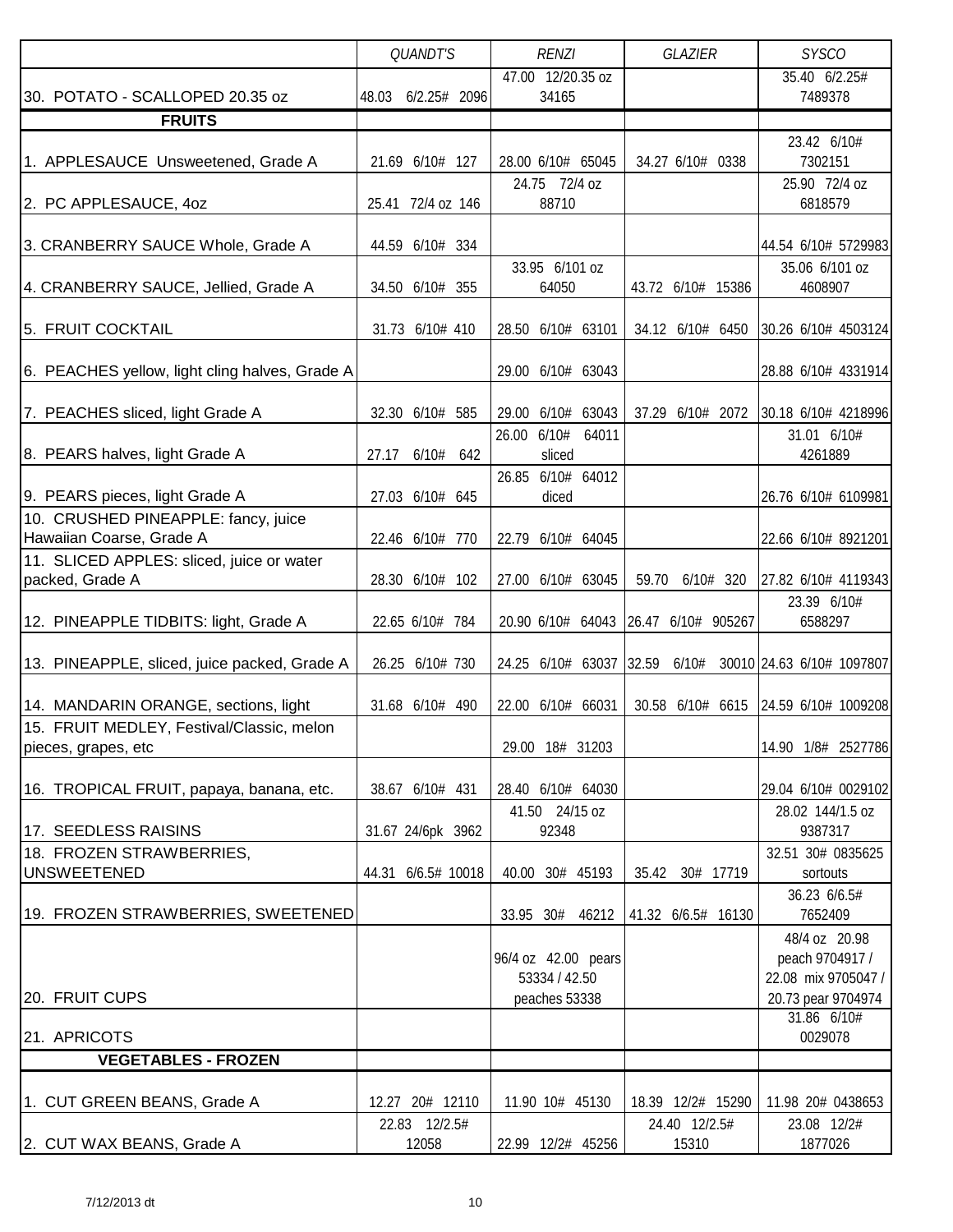|                                         |             | <b>QUANDT'S</b>        | <b>RENZI</b> |  | GLAZIER           |  | <b>SYSCO</b>           |                   |  |                          |                                                             |
|-----------------------------------------|-------------|------------------------|--------------|--|-------------------|--|------------------------|-------------------|--|--------------------------|-------------------------------------------------------------|
| 3. CUT BROCCOLI, Grade A                |             | 12.95 20# 12105        |              |  | 12.97 20# 45131   |  |                        |                   |  |                          | 20.88 12/2.5# 15350 19.42 20# 7288044                       |
| 4. BRUSSEL SPROUTS, Grade A             |             | 19.79 12/2# 12020      |              |  | 19.95 20# 44984   |  |                        |                   |  |                          | 18.66 12/2# 15420 18.37 12/2# 7288091                       |
| 5. CUT CARROTS, Grade A                 |             | 11.20 20# 12104        |              |  | 10.55 20# 45132   |  |                        |                   |  |                          | 14.72 12/2# 15480 18.67 3/10# 3835865                       |
| 6. BABY CARROTS, whole Grade A          |             | 17.32 20# 12106        |              |  | 16.99 20# 45228   |  |                        |                   |  |                          | 20.09 12/2# 15500 17.75 12/2# 1055508                       |
| 7. SPINACH, chopped Grade A             |             | 21.68 12/3# 12084      |              |  |                   |  |                        |                   |  |                          | 24.95 12/3# 45232 25.64 12/3# 443332 21.09 12/3# 7146410    |
| 8. CAULIFLOWER, grade A                 |             | 17.40 12/2.5#<br>12026 |              |  | 23.00 12/2# 45257 |  |                        | 19.80 12/2# 15510 |  | 16.41 12/2#<br>3772514   |                                                             |
| 9. CORN, Grade A                        |             | 15.83 20# 12120        |              |  | 15.35 20# 45133   |  | 27.56 12/2.5#<br>15560 |                   |  |                          | 24.85 3/10# 3836889                                         |
| 10. MIXED VEGETABLES Grade A, 5 way mix |             | 16.36 20# 12121        |              |  | 14.40 20# 45134   |  | 25.45 12/2.5#<br>15640 |                   |  | 22.18 12/2.5#<br>1263623 |                                                             |
| 11. ORIENTAL BLEND, Grade A             |             | 19.01 20# 12126        |              |  | 18.20 20# 45259   |  |                        |                   |  |                          | 27.99 12/2# 15720 17.69 12/2# 8491383                       |
| 12. SWEET PEAS, Grade A                 |             | 15.94 20# 12114        |              |  | 15.40 20# 45136   |  | 26.15 12/2.5#<br>15780 |                   |  |                          | 27.14 3/10# 3837903                                         |
| 13. PEAS/CARROTS, Grade A               |             | 21.52 12/2.5#<br>12079 |              |  | 15.95 20# 45137   |  | 15.09 20# 15750        |                   |  | 34.78 12/4#              | 23.95 30# 3959277                                           |
| 14. HUBBARD SQUASH, Grade A             | 32.64       | 12/4# 12091            |              |  | 34.95 12/4# 45174 |  |                        |                   |  | 0571240                  |                                                             |
| 15. ASPARAGUS, Grade A                  |             | 23.05 6/2.5#<br>12005  |              |  |                   |  |                        |                   |  | 27.72 6/2.5#<br>5124852  |                                                             |
| 16. IT CUT GREEN BEANS, Grade A         |             | 22.59 12/2# 12062      |              |  | 24.50 12/2# 45254 |  |                        |                   |  |                          | 19.19 12/2# 1389931                                         |
| 17. BROCCOLI SPEARS, Grade A            |             | 18.62 12/2# 12012      |              |  |                   |  |                        |                   |  |                          | 20.95 12/2# 45229   19.52 12/2# 15380   16.95 12/2# 7288119 |
| 18. LIMA BEANS, Grade A                 | 33.00       | 12/2.5#<br>12008       |              |  |                   |  |                        |                   |  |                          | 31.90 20# 1440270                                           |
| 19. CAPRI MIX, Grade A                  |             | 20.52 12/2# 12131      |              |  | 18.29 20# 45318   |  |                        |                   |  | 16.01 12/2#<br>1528769   |                                                             |
| 20. ITALIAN MIX, Grade A                |             | 17.78 20# 12130        |              |  | 17.75 20# 45324   |  |                        |                   |  |                          | 27.59 30# 3960317                                           |
| 21. WINTER BLEND, Grade A               |             | 16.88 20# 12129        |              |  | 16.00 20# 45320   |  |                        | 22.08 12/2# 15950 |  |                          | 24.34 30# 3890969                                           |
| 22. SCAND BLEND, Grade A                | 21.25       | 20# 12215              | 24.00        |  | 12/2# 45248       |  |                        |                   |  | 19.84 12/2#<br>1474980   |                                                             |
| 23. JAPANESE STIR FRY, Grade A          | 22.63 12/2# | 12068                  |              |  |                   |  |                        |                   |  |                          | 25.71 6/4# 1874817                                          |
| 24. FAJITA STRIPS 12-2#                 | 22.83       | 12/2# 12092            |              |  |                   |  |                        |                   |  |                          | 23.23 6/4# 2182665                                          |
| 25. CALIFORNIA BLEND, Grade A           |             | 16.62 20# 12123        |              |  | 13.95 20# 44601   |  |                        | 19.80 12/2# 15430 |  |                          | 14.33 20# 2222115                                           |
| 26. BREAKFAST CUBE POTATOES             |             | 32.00 6/5# 12225       |              |  | 18.50 6/5# 34395  |  |                        |                   |  |                          | 19.26 6/5# 3644036                                          |
| 27. FRENCH GREEN BEANS                  |             | 21.67 12/2# 12056      |              |  | 15.55 20# 45310   |  |                        |                   |  |                          | 18.74 12/2# 0672356                                         |
| 28. DICED ONIONS                        |             | 14.99 12/2# 12207      |              |  | 12.95 20# 45295   |  |                        |                   |  |                          | 7.87 6/2# 6191712                                           |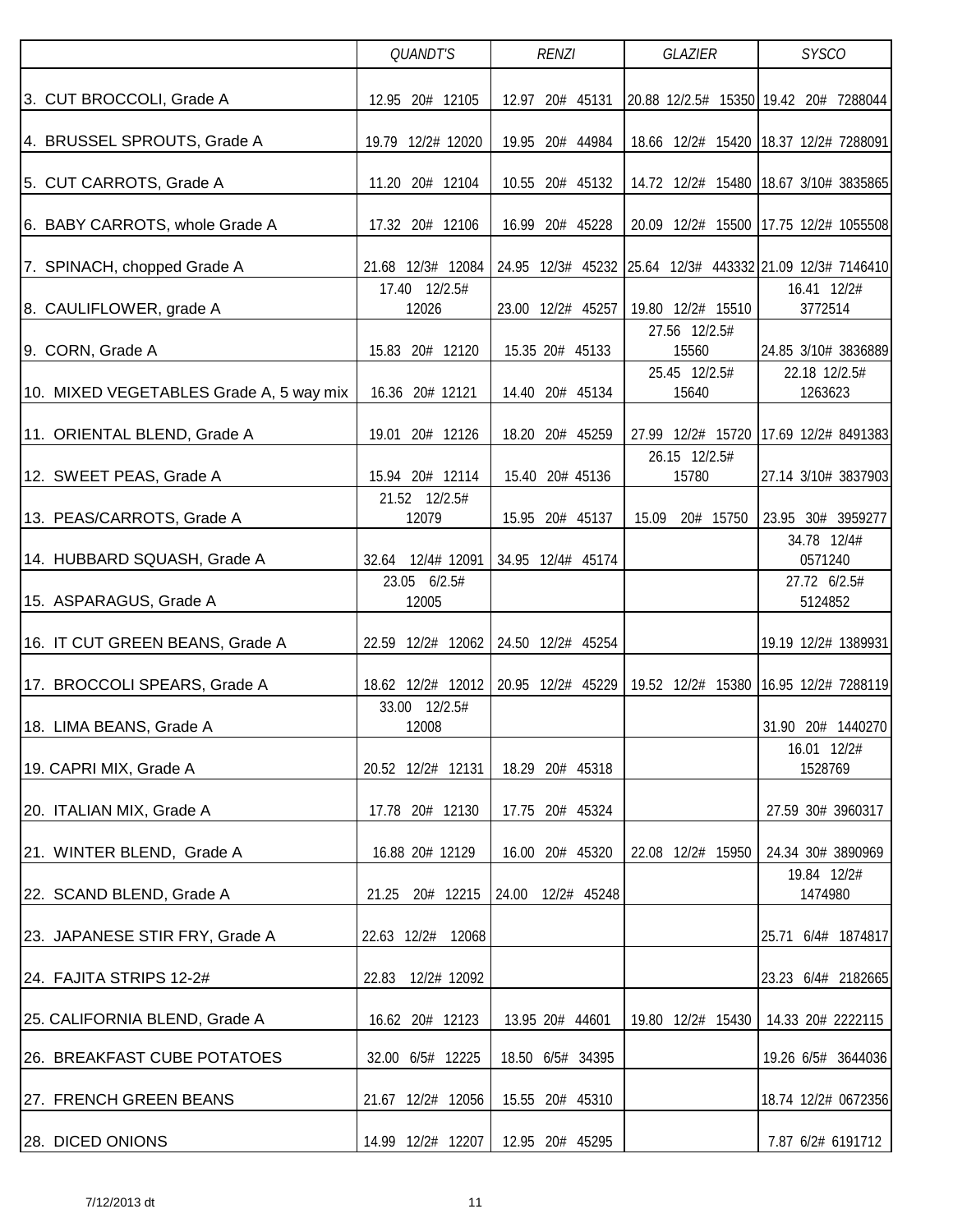|                                 | QUANDT'S                                   | <b>RENZI</b>                                              | <b>SYSCO</b>                        |                                      |
|---------------------------------|--------------------------------------------|-----------------------------------------------------------|-------------------------------------|--------------------------------------|
| 29. FRENCH FRIES                | 13.77 6/5# 12152                           | 16.00 6/5# 34115                                          |                                     | 15.08 6/5# 8897878                   |
|                                 |                                            |                                                           |                                     | 26.02 12/3#                          |
| 30. FROZEN ZUCCHINI             | 24.12 12/3# 12090                          | 17.15 20# 45294                                           |                                     | 1648369                              |
|                                 | 24.06 12/2.5#                              |                                                           |                                     | 11.86 4/2#                           |
| 31. FROZEN PEARL ONIONS         | 12087                                      |                                                           |                                     | 1719517                              |
| 32. FROZEN DICED GREEN PEPPERS  | 23.26 12/2# 12063                          | 25.95 12/2# 45010                                         |                                     | 19.37 12/2#<br>1876069               |
| <b>PUDDING</b>                  |                                            |                                                           |                                     |                                      |
|                                 |                                            |                                                           |                                     | 29.33 12/2 lb                        |
| 1. REGULAR CHOCOLATE            | 6/10# 6108<br>23.07                        | 24.50 6/10# 73147                                         |                                     | 5106554                              |
| 2. REGULAR BUTTERSCOTCH         | 24.38 6/10# 6112                           | 25.95 6/10# 73149                                         |                                     |                                      |
| 3. REGULAR VANILLA              | 6/10# 6110<br>23.07                        | 24.50 6/10# 73148                                         |                                     | 22.15 12/24 oz<br>4010922            |
|                                 |                                            |                                                           |                                     |                                      |
|                                 | 59.24 12/24 oz                             |                                                           |                                     |                                      |
| 4. REGULAR PISTACHIO            | 6055 spec order                            |                                                           |                                     |                                      |
|                                 |                                            |                                                           |                                     | 12/3.5 oz 18.46                      |
| 5. SUGAR FREE                   | 18.09 12/3 oz b<br>5823 / v 5822 / c 5824  |                                                           |                                     | choc:6798658 / 18.53<br>van:6798637  |
|                                 |                                            |                                                           |                                     | 48/3.5 oz 14.94                      |
|                                 |                                            |                                                           |                                     | butter:6213615 &                     |
|                                 |                                            | 15.00 3.5 oz 88715                                        |                                     | tapicoa:6051452 /                    |
| <b>6. SNACK PACK PUDDINGS</b>   | 4153 / van 4152                            | 17.53 48/4 oz choc   b-scotch / 88717 van /<br>88716 choc |                                     | 15.13 choc:5661582 &<br>van:5763834  |
|                                 |                                            |                                                           |                                     | 48/4 oz 20.10                        |
|                                 |                                            |                                                           |                                     | tapioca: 1642362 &                   |
| 7. DIABETIC SNACK PACK PUDDINGS |                                            |                                                           |                                     | van:2619500                          |
|                                 |                                            |                                                           |                                     | 27.01 6/10#                          |
| 8. TAPIOCA PUDDING              | 28.82 6/10# 6120                           | 27.50 6/10# 73207                                         |                                     | 4011102<br>25.80 6/10#               |
| 9. LEMON PUDDING                |                                            | 24.38 6/10# 6114 25.95 6/10# 73150                        |                                     | 4011052                              |
| <b>JELLO</b>                    |                                            |                                                           |                                     |                                      |
|                                 |                                            |                                                           |                                     | 12/24 oz 22.34 asst                  |
|                                 |                                            |                                                           |                                     | citrus: 4010344 /<br>22.24 asst red: |
|                                 |                                            |                                                           |                                     | 4010310 & straw:                     |
|                                 |                                            |                                                           |                                     | 4010476 / 27.59                      |
|                                 |                                            |                                                           |                                     | cherry: 4010351 /                    |
|                                 |                                            | 23.95 12/24 oz                                            |                                     | 27.60 orange:                        |
|                                 | 23.40 12/24 oz                             | 29207 / 29208 /                                           |                                     | 4010443 / 25.14 red                  |
| 1. REGULAR                      | 5804 red / 5803 citrus<br>37.78 18/2.75 oz | 29209                                                     |                                     | raspb: 4010450<br>24.41 18/2.75 oz   |
| 2. SUGAR FREE RED               | 5807                                       |                                                           |                                     | 7188711                              |
|                                 | 37.38 18/2.75 oz                           |                                                           |                                     | 23.42 18/2.75 oz                     |
| 3. SUGAR FREE CITRUS            | 5808                                       |                                                           |                                     | 7188701                              |
| <b>DAIRY</b>                    |                                            |                                                           |                                     |                                      |
| 1. MEXICAN SHREDDED CHEESE      | 52.40 4/5# 37332                           | 50.00 4/5# 25045                                          |                                     | 44.93 4/5# 2406189                   |
|                                 |                                            |                                                           |                                     |                                      |
| 2. CHEESE, EXTRA SHARP, block   | 4.66 lb 10# 37470                          |                                                           | 2.90 lb 10# 25064 3.18 lb 10# 13719 | 27.68 2/5# 3812971                   |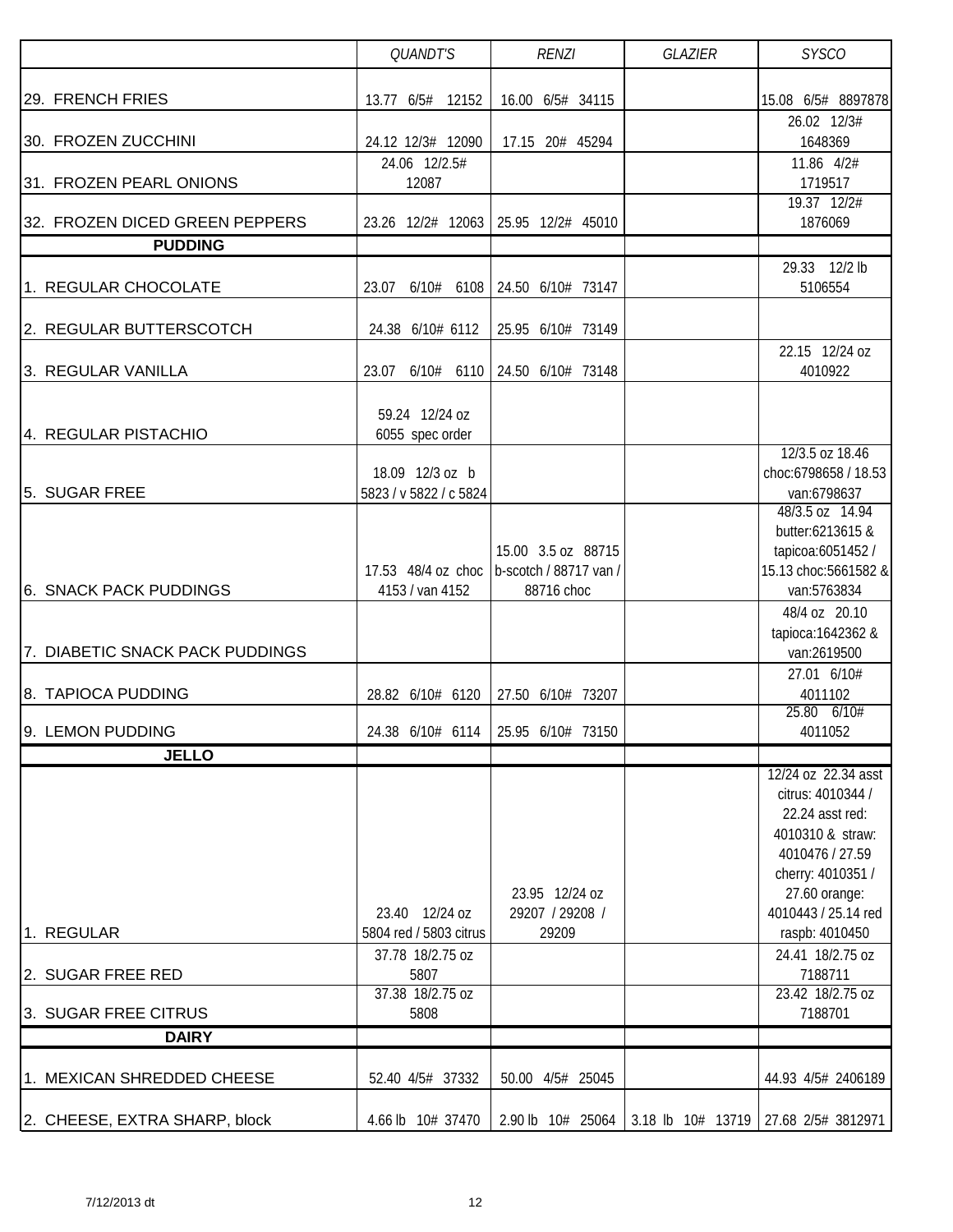|                                                                                  | QUANDT'S                                | <b>RENZI</b>                              | GLAZIER                              | <b>SYSCO</b>                                                               |
|----------------------------------------------------------------------------------|-----------------------------------------|-------------------------------------------|--------------------------------------|----------------------------------------------------------------------------|
|                                                                                  |                                         |                                           |                                      |                                                                            |
| 3. CHEESE AMER PROCESSED SLICED                                                  | 48.45 4/5# 37232                        | 46.00 4/5#<br>25038<br>w / 25039 y        | 72.18 6/5# 46158                     | 44.45 4/5# 6697890                                                         |
|                                                                                  |                                         |                                           |                                      | 22.72 4/gal                                                                |
| 4. MAYONNAISE                                                                    | 26.59 4/gal 8419                        |                                           | 24.70 4/gal 56206 29.10 4/gal 300428 | 4002432                                                                    |
| 5. MARGARINE                                                                     | 20.77<br>30/1#                          | 37075 19.95 30/1# 29088 23.96 30/1# 10206 |                                      | 21.43 30/1#<br>0417527                                                     |
|                                                                                  |                                         |                                           |                                      |                                                                            |
| 6. MOZZARELLA CHEESE SHREDDED                                                    |                                         |                                           |                                      | 2.34 lb 4/5# 37614 2.50 lb 4/5# 25155 76.12 6/5# 205028 68.77 6/5# 7483654 |
| 7. PARMESAN CHEESE                                                               | 59.59 4/5# 37217                        | 2.63 lb 5# bag<br>25600                   | 28.84 5# 61545                       | 52.89 4/5# 6370571                                                         |
| 8. PIZZA CRUST, 12x16" rectangular par                                           | 33.81 10/44 oz                          | 25.20 10/43 oz                            |                                      | 34.59 12/16 x 24                                                           |
| baked<br>9. YOGURT: 24/4 oz CONTAINERS PER                                       | 16385                                   | 37807<br>15.00 48/4 oz                    |                                      | 7324684<br>11.79 24/4 oz                                                   |
| <b>CASE</b>                                                                      | 16.93 48/4 oz 37925                     | 26082                                     |                                      | 8653964                                                                    |
| 10. LOWFAT COTTAGE CHEESE                                                        | 38.29 6/5# 37408                        | 36.59 6/5# 29028                          |                                      | 15.57 2/5# 5020169                                                         |
| 11. SHREDDED SHARP CHEESE                                                        | 53.14 4/5# 37315                        |                                           |                                      | 50.44 4/5# 1159946                                                         |
|                                                                                  |                                         |                                           |                                      |                                                                            |
| 12. LIQUID BUTTER                                                                | 39.90 3/gal 7248                        | 43.00 12/32 oz                            |                                      | 27.11 3/gal 4577391                                                        |
| 13. READY WHIP TOPPING                                                           | 25.84 12/14 oz<br>10316                 | 91000                                     |                                      | 44.13 12/32 oz<br>7500570                                                  |
| 14. PC MARGARINE cups                                                            | 24.50 600/5 gm<br>37061                 |                                           | 25.36 600/5 grm<br>50068             | 14.07 900/5 gm<br>6631123                                                  |
|                                                                                  |                                         |                                           | 35.75 936/5 grm                      | 20.04 720/5 gm                                                             |
| 15. PC BUTTER cups                                                               | 22.39 90 (8#) 37368                     |                                           | 19101                                | 8415242                                                                    |
| 16. 1% COTTAGE CHEESE                                                            | 38.29 6/5# 37408                        | 36.59 6/5# 29028                          |                                      | 15.57 2/5# 5020169                                                         |
| 17. SOUR CREAM                                                                   | 29.90 6/5# 10315                        | 28.19 6/5# 25325                          | 28.10                                | 4/5# 340309 30.53 6/5# 1309194                                             |
|                                                                                  |                                         |                                           |                                      | 17.79 48/4 oz                                                              |
|                                                                                  | 17.32 48/4 oz 37909                     |                                           |                                      | 7849706 strawberry /                                                       |
| 18. LIGHT YOGURT - assorted flavors                                              | blueberry / vanilla                     |                                           |                                      | blu raspberry                                                              |
| 19. CHEESE, SWISS                                                                | 79.14 6/5# 37342                        |                                           | 3.20 lb 2/8#<br>3093                 | 2.90 lb 2/8#Avg<br>9282237                                                 |
|                                                                                  | 12.71 100/1 oz                          |                                           | 15.72 100/1 oz                       |                                                                            |
| 20. PC SOUR CREAM cups                                                           | 10299                                   |                                           | 0421                                 |                                                                            |
| <b>COOKIES &amp; CRACKERS</b>                                                    |                                         |                                           |                                      |                                                                            |
|                                                                                  |                                         |                                           |                                      | 27.48 200/2ct                                                              |
| 1. GRAHAM CRACKERS, individual packages<br>2. SALTINES UNSALTED TOPS, individual | 21.77 200/2 ct 7944                     | 16.05 500/2 ct                            |                                      | 3156015<br>15.73 500/2ct                                                   |
| packages                                                                         | 13.64 200/2 ct 7784                     | 73312                                     |                                      | 4455028                                                                    |
|                                                                                  |                                         | 7.95 500/2 ct                             |                                      | 7.16 500/2 pk                                                              |
| 3. SALTINE - KRISPY - individual pkgs                                            | 9.94<br>500/2 ct 7872<br>41.37 120/1 oz | 73314<br>38.00 120/1 oz                   |                                      | 4204996<br>37.84 120/1 oz                                                  |
| 4. FIG NEWTONS/indivudual pkgs.                                                  | 8090                                    | 72024                                     |                                      | 4220554                                                                    |
| 5. FIG NEWTONS #1                                                                |                                         |                                           |                                      |                                                                            |
| 6. SUGAR COOKIES frozen ready to bake                                            | 30.82 210/1.5 oz                        | 31.50 240/1 oz                            |                                      | 37.45 213/1.5 oz                                                           |
| dough                                                                            | 14165                                   | 37439                                     |                                      | 2138675                                                                    |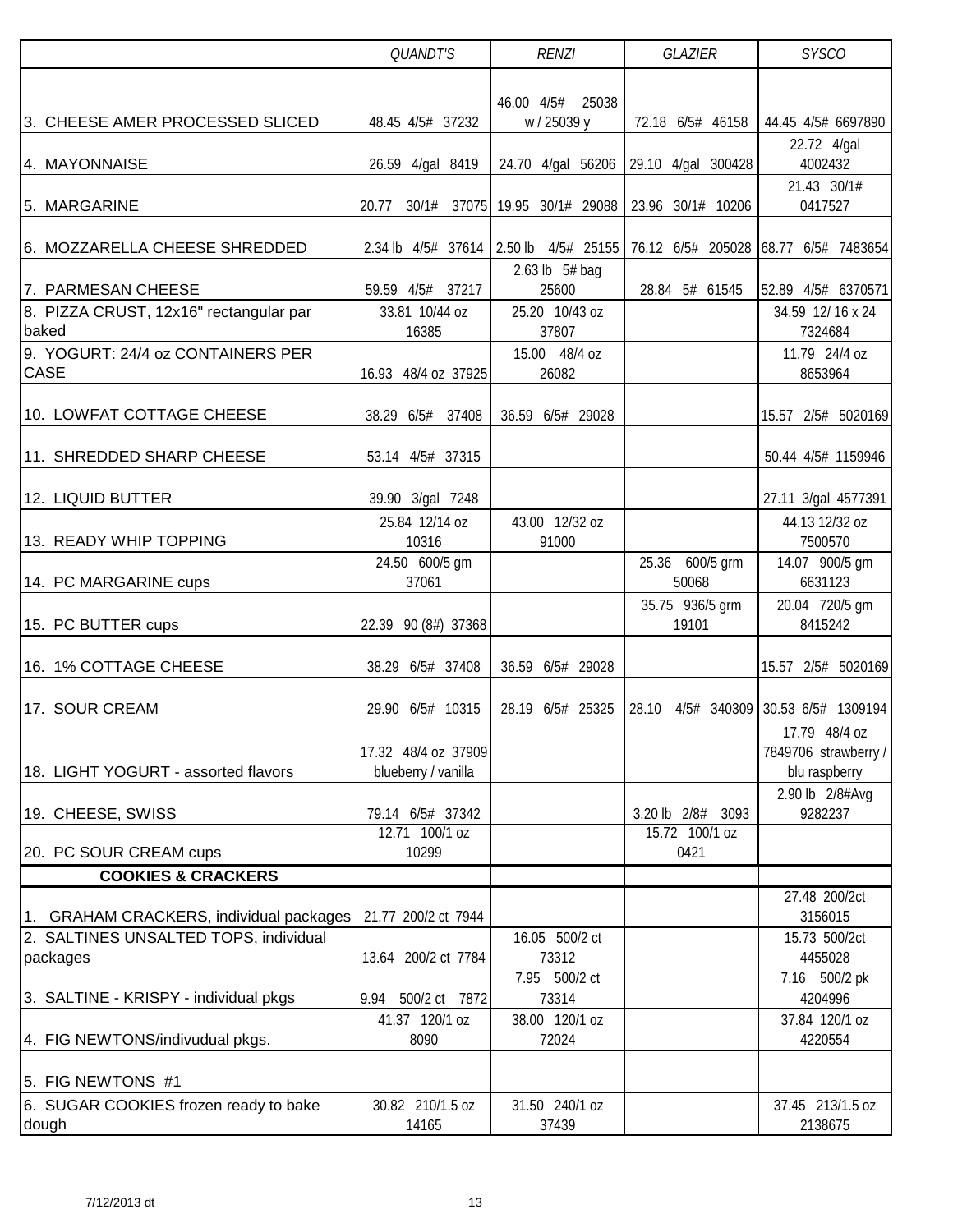|                                                               | QUANDT'S                             | <b>RENZI</b>            | <b>GLAZIER</b> | <b>SYSCO</b>                                                                                                                      |
|---------------------------------------------------------------|--------------------------------------|-------------------------|----------------|-----------------------------------------------------------------------------------------------------------------------------------|
| 7. PEANUT BUTTER COOKIES ready to bake                        | 36.13 392/1 oz                       |                         |                | 39.78 213/1.5 oz                                                                                                                  |
| frozen dough                                                  | 14166                                |                         |                | 7220346                                                                                                                           |
| 8. CHOCOLATE CHIP COOKIES frozen ready                        | 30.82 210/1.5 oz                     | 34.95 240/1 oz          |                | 35.34 213/1.5 oz                                                                                                                  |
| to bake dough                                                 | 14163                                | 37436                   |                | 7220775                                                                                                                           |
|                                                               | 34.47 120/1 oz                       | 32.95 120/4 ct          |                | 29.90 120/1 oz                                                                                                                    |
| 9. LORNA DOONE COOKIE                                         | 8085                                 | 72022                   |                | 4125852                                                                                                                           |
| 10. SUGAR FREE COOKIE: Lemon                                  | 44.59 120/3 ct 7808                  |                         |                |                                                                                                                                   |
| SUGAR FREE COOKIE: Chocolate                                  | 44.59 120/3 ct 7800                  |                         |                |                                                                                                                                   |
| SUGAR FREE COOKIE: Short Bread                                | 44.59 120/8 ct 7804                  |                         |                | 39.02 120/8 ct<br>3294980                                                                                                         |
| 11. WHITE CHIP MACADAMIAN NUT - frozen<br>ready to bake dough | 68.77 240/1.5 oz<br>13381 spec order |                         |                | 44.34 213/1.5 oz<br>7220684                                                                                                       |
| <b>MISC</b>                                                   |                                      |                         |                |                                                                                                                                   |
|                                                               | 25.85 144/1.5 oz                     |                         |                | 17.23 144/1.5 oz                                                                                                                  |
| 1. FROZEN FRENCH TOAST                                        | 13285                                |                         |                | 3580487                                                                                                                           |
| 2. FROZEN WAFFLES                                             | 15.21 144/1.3 oz<br>13276            | 11.49 144 46023         |                | 11.52 144/.83 oz<br>3788908                                                                                                       |
|                                                               | 15.05 144/1.2 oz                     |                         |                | 9.51 144/1.2 oz                                                                                                                   |
| 3. FROZEN PANCAKES                                            | 13270                                |                         |                | 0669200                                                                                                                           |
|                                                               |                                      | 24.95 120/2 oz          |                | 20.09 120/2 oz                                                                                                                    |
| 4. READY MADE BISCUITS 3"                                     |                                      | 57003                   |                | 5622873                                                                                                                           |
| 5. READY MADE BISCUITS 2"                                     | 30.64 120/2 oz<br>13664              | 25.00 175/1 oz<br>51004 |                | 22.30 175/1 oz<br>5655097                                                                                                         |
| <b>6. TORTILLA SHELLS</b>                                     | 25.01 12/60 ct<br>16266              |                         |                | 13.14 6" 24/12 ct<br>2385748 / 16.23 8.25"<br>20/12 ct 2385763 /<br>22.91 10" 16/12 ct<br>2385771 / 28.59 12"<br>12/12 ct 7327844 |
|                                                               |                                      |                         |                | 10.79 6/17 oz                                                                                                                     |
| 7. SPRAY COATING (pan)<br>8. SUGAR FREE HOT CHOCOLATE -       | 23.86 6/14 oz 7292                   |                         |                | 4135380                                                                                                                           |
| individual                                                    | 20.59 6/25 ct 5126                   |                         |                | 24.32 6/25 7678281                                                                                                                |
|                                                               | 37.82 200/1 oz                       |                         |                | 14.00 100/1 oz                                                                                                                    |
| 9. PC SUGAR FREE PANCAKE SYRUP                                | 5793                                 |                         |                | 5932280                                                                                                                           |
|                                                               | 8.80 100/1.5 oz                      |                         |                | 7.99 100/1.5 oz                                                                                                                   |
| 10. PC PANCAKE SYRUP                                          | 1537                                 |                         |                | 8435273                                                                                                                           |
| 11. PC HALF & HALF                                            |                                      |                         |                | 10.41 400/3/8 oz<br>7459068                                                                                                       |
|                                                               | 44.77 200/.75 oz                     |                         |                | 44.07 200/.75 oz                                                                                                                  |
| 12. PC PEANUT BUTTER                                          | 4112                                 |                         |                | 8435638                                                                                                                           |
| 13. PC JELLY - regular                                        | 7.83 200/10 gm<br>1534               |                         |                | 14.52 400/10 gm<br>4326013                                                                                                        |
| 14. PC JELLY - diet                                           | 19.11 200/12 gm<br>5796              |                         |                | 14.82 200/12 gm<br>9778614                                                                                                        |
|                                                               | 37.45 24/12 oz                       |                         |                | 23.65 36/14 oz                                                                                                                    |
| 15. KETCHUP - small bottle                                    | 76019                                |                         |                | 4560934                                                                                                                           |
|                                                               | 18.69 12/12 oz                       |                         |                | 14.32 12/12 oz                                                                                                                    |
| 16. MUSTARD - small bottle                                    | 4702                                 |                         |                | 4736070                                                                                                                           |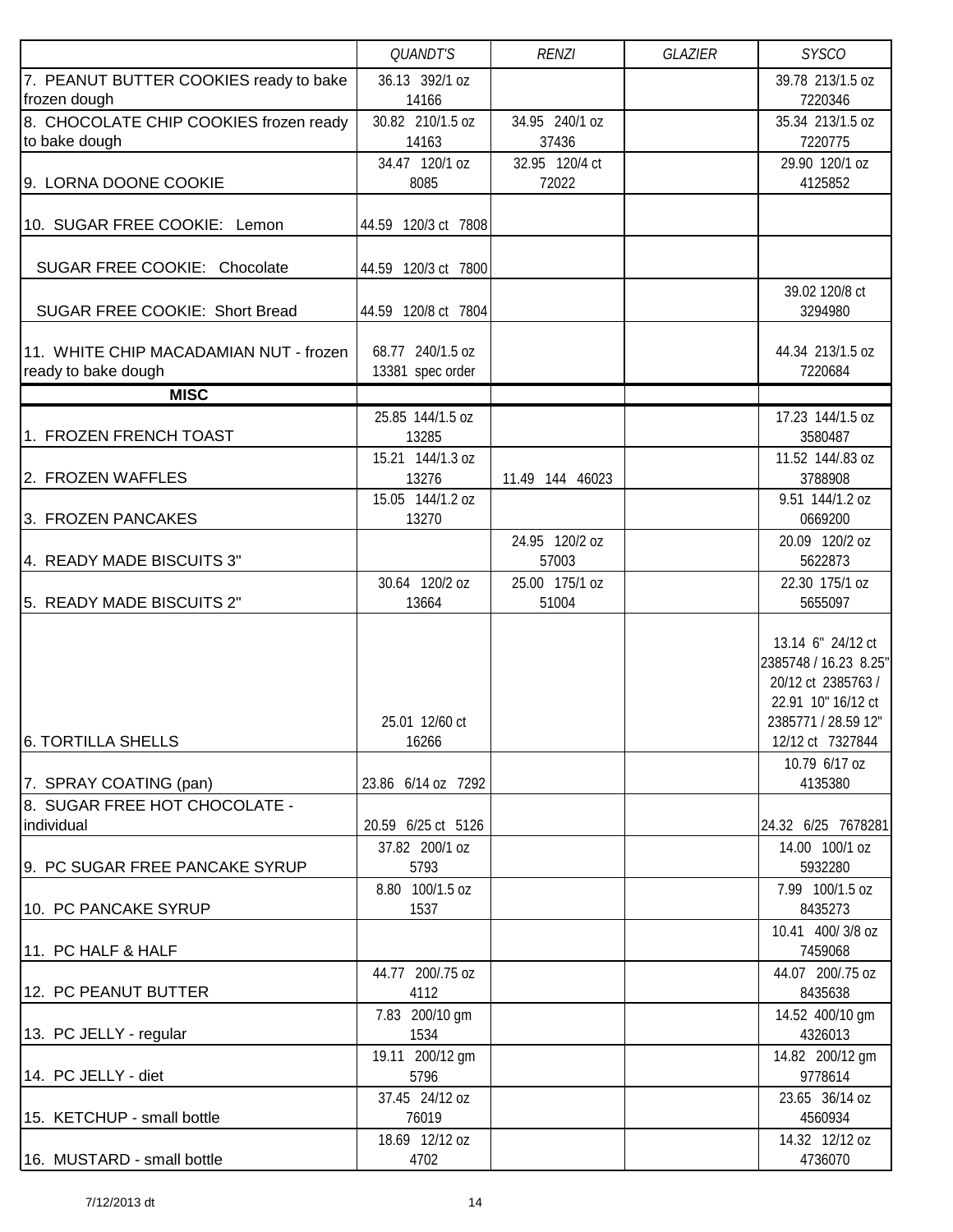|                                                                          | QUANDT'S                  | <b>RENZI</b> | <b>GLAZIER</b>           | <b>SYSCO</b>                |
|--------------------------------------------------------------------------|---------------------------|--------------|--------------------------|-----------------------------|
|                                                                          | 108.58 24/14 oz           |              |                          | 54.84 18/14 oz              |
| 17. 14 - 16 oz COFFEE                                                    | 9732                      |              |                          | 6957799<br>63.51 18/14 oz   |
| 18. 14 - 16 oz DECAF COFFEE                                              | 99.20 24/12 oz 9733       |              |                          | 6958045                     |
|                                                                          |                           |              |                          | 14.60 300/.3 oz             |
| 19. PC SALT SUBSTITUTE                                                   | 18.24 2000 4665           |              |                          | 1116052                     |
| 20. PC CREAM CHEESE                                                      | 12.88 100/.75 oz<br>37351 |              | 21.45 100/1 oz<br>195900 | 12.63 100/.75 oz<br>4586590 |
|                                                                          |                           |              |                          | 17.47 6/10#                 |
| 21. GREEN BEANS                                                          | 17.69 6/10 # 1224         |              |                          | 0682486                     |
| 22. WAX BEANS                                                            | 27.03 6/10# 1290          |              |                          | 20.46 6/10#<br>4935854      |
| 23. KIDNEY BEANS                                                         | 21.16 6/10# 1168          |              |                          | 21.53 6/10#<br>6275018      |
| 24. BAKED BEANS (Gramma Brown)                                           | 41.58 6/10# 1162          |              |                          | 38.96 6/10#<br>5123724      |
|                                                                          |                           |              |                          | 12/3.5 oz 18.46             |
| 25. SUGAR FREE PUDDING - Individual ready                                | 18.09 12/3 oz v           |              |                          | choc 6798658 / 18.53        |
| to make                                                                  | 5822 / c 5824             |              |                          | van 6798637                 |
| 26. SUGAR FREE JELLO - Individual ready to                               | 37.78 18/2.5 oz r         |              |                          | 24.41 18/2.75 oz            |
| make                                                                     | 5807 / c 5808             |              |                          | 7188711                     |
| 27. PC SALAD DRESSING (Italian LF)                                       |                           |              |                          | 10.02 60/1.5 oz<br>5954250  |
|                                                                          |                           |              |                          |                             |
| 28. DIET CRANBERRY SAUCE                                                 |                           |              |                          |                             |
| 29. BOLOGNA - Wunderbar or equal                                         | 7.73 2/10# 38170          |              |                          | 1.79 lb 2/10.75#<br>0194308 |
|                                                                          |                           |              |                          | 15.89 72/1 oz               |
| 30. POTATO CHIP - regular 1 oz                                           | 10.57 60/1 oz 9425        |              |                          | 0023465                     |
|                                                                          | 24.44 64/1.12 oz          |              |                          | 15.89 72/1 oz               |
| 31. POTATO CHIP - BBQ - 1 oz<br>32. POTATO CHIP - Sour Cream & Onion - 1 | 9521<br>24.44 64/1.12 oz  |              |                          | 0023705<br>15.89 72/1 oz    |
| <b>OZ</b>                                                                | 9522                      |              |                          | 0023747                     |
|                                                                          |                           |              |                          | 12.87 8/16 oz               |
| 33. TORTILLA CHIPS - 16 oz                                               | 8.47 6/16 oz TBD          |              |                          | 7346071                     |
| 34. STRAWBERRY PRESERVES - 4#                                            | 39.12 6/4# 4084           |              |                          | 34.31 6/4# 4184628          |
|                                                                          |                           |              |                          | 35.63 6/10#                 |
| 35. GRAPE JELLY - #10                                                    | 28.17<br>6/4# 4040        |              |                          | 4125936                     |
| 36. KOSHER MEALS - Pre-Packaged - Variety                                |                           |              |                          |                             |
| <b>MILK</b>                                                              |                           |              |                          |                             |
| 1) WHOLE MILK - Gallon                                                   |                           |              | 17.93 4/gal 01001        |                             |
| 2) WHOLE MILK - 1/2 Gallon                                               |                           |              | 19.44 9/.5 gal 1290      |                             |
| 3) WHOLE MILK - 8 oz                                                     |                           |              | 16.21 50/8 oz 1962       |                             |
| 4) SKIM MILK - 1/2 Gallon                                                |                           |              | 18.23 9/.5 gal 3700      |                             |